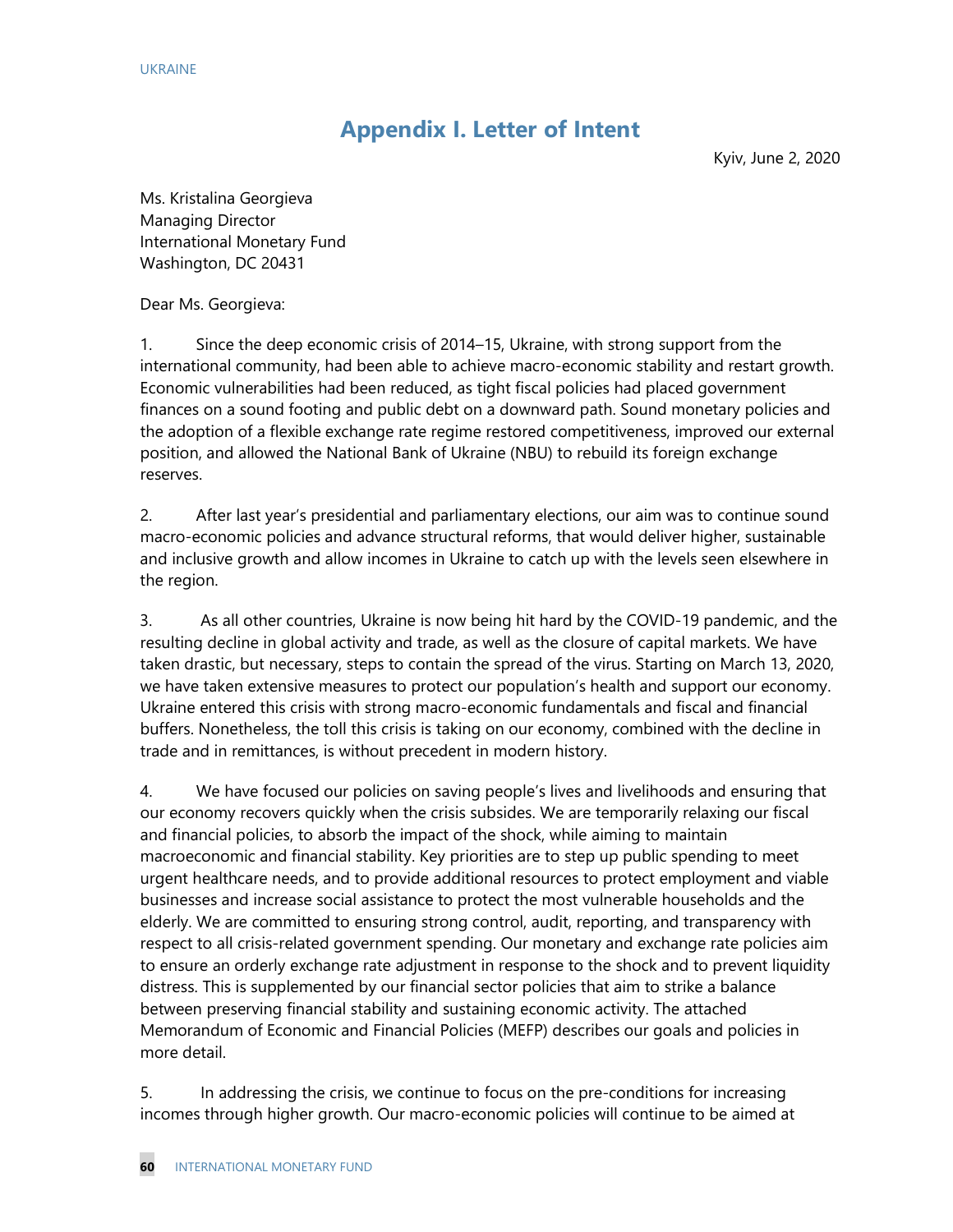preserving medium-term fiscal sustainability, safeguarding central bank independence and maintaining stable inflation; and safeguarding financial stability, while minimizing the costs to the state—and hence to the taxpayers—stemming from bank resolution decisions. We will continue to strengthen the rule of law and tackle corruption, including by ensuring the effectiveness and independence of our new anti-corruption institutions. We are also committed to creating a level playing field and reducing the role of the state and vested interests in the economy, including by safeguarding and advancing corporate governance reforms in our state-owned enterprises and banks.

6. To support our efforts, we request an 18-month Stand-By Arrangement (SBA) in the amount of SDR 3.6 billion (178.9 percent of quota and equivalent to about US\$5 billion) for balance of payments and budget support. We commit to put in place a memorandum of understanding between the NBU and the Ministry of Finance that clarifies the responsibilities for timely servicing of the financial obligations to the IMF. Together with our policies, this new arrangement will help cover Ukraine's urgent balance of payments and fiscal needs, in support of our emergency crisis response. The new arrangement will build upon progress made under the previous IMF-supported programs and provide a valuable anchor for our economic policies. The new program will also continue to play a catalytic role in mobilizing international support, notably from the EU and the World Bank, to ensure that the program is fully financed, and in helping to ensure continued access to international capital markets as global market conditions permit.

7. We have already taken numerous steps toward achieving our goals, including by adopting a revised budget for 2020, reflecting the crisis-related loss in revenues and the additional spending needs. We have also passed and enacted several pieces of important legislation. Specifically, we have already taken the following prior actions:

- We have enacted amendments to the customs and tax codes and other laws to enable the elimination of the regional tax and customs offices as independent legal entities and thereby the creation of the Tax and Customs Services as single legal entities (paragraph 8b of the MEFP);
- We have enacted amendments to the banking law, the law on the Deposit Guarantee Fund (DGF) and the code of administrative justice to ensure that courts defer to the NBU's, the DGF's and the Ministry of Finance's expertise and discretion in bank resolution matters (including provisional administration and liquidation) and cannot reverse banks resolutions decisions, allowing only compensation, limited to proven losses, as a remedy if warranted (paragraph 22 of the MEFP);
- We have adopted a contingency plan to mitigate potential risks posed to financial stability and public finances by adverse court rulings against past resolution decisions (paragraph 23 of the MEFP);
- We have enacted legislation to re-criminalize illicit enrichment consistent with international standards and Ukraine's Constitution (paragraph 25a of the MEFP);
- We have enacted amendments to the AML law consistent with FATF standards (paragraph 25f of the MEFP); and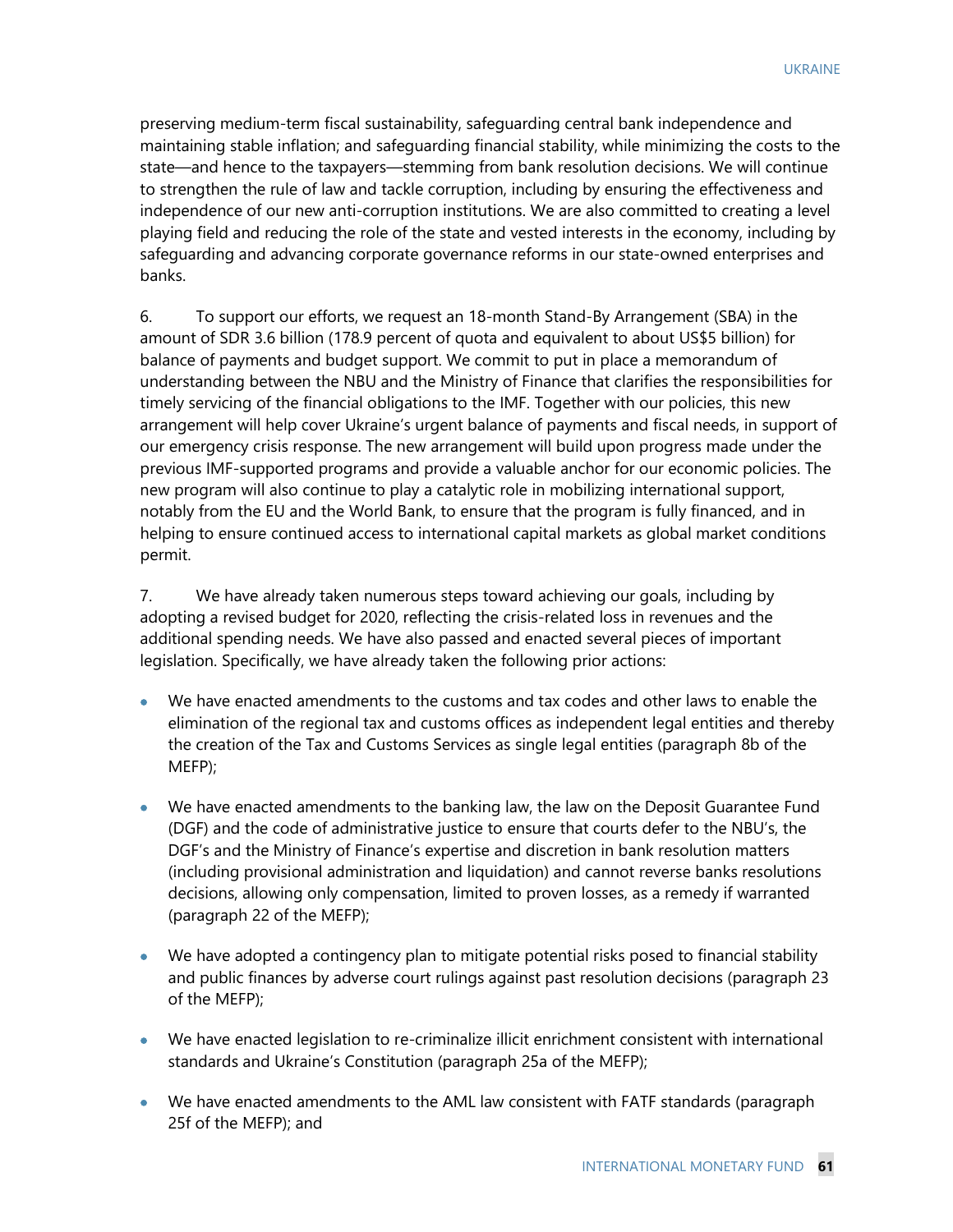• We have lifted the cap on household heating tariffs (paragraph 27b of the MEFP).

8. Based on these steps and our commitments for the period ahead, we request approval by the IMF Executive Board of the proposed SBA. We also request that the IMF Executive Board approves to make available SDR 1.5 billion (74.6 percent of quota, equivalent to about US\$2.1 billion) upon approval of the arrangement. We furthermore request approval of the retention of the exchange restriction and multiple currency practices that we maintain temporarily due to balance of payments difficulties and that are inconsistent with our obligations under Article VIII Sections 2 (a) and 3 of the Fund's Articles of Agreement. During the period of the SBA, Ukraine will not introduce or intensify exchange restrictions, introduce or modify multiple currency practices, and will not introduce or intensify import restrictions for balance of payments reasons nor conclude bilateral payment agreements that are inconsistent with article VIII of the Fund's Articles of Agreement.

9. The program will be monitored through four reviews, and Table 1 of the attached MEFP presents the quantitative conditions (periodic and continuous performance criteria, indicative targets) and a monetary policy consultation clause, while Table 2 describes the structural benchmarks under the program. The four reviews are expected to be completed on or after September 1, 2020, December 1, 2020, May 15, 2021, and October 15, 2021, respectively.

10. We believe that the policies set forth in the attached MEFP are adequate to achieve the macroeconomic and financial objectives of the program, but we will take any additional measures that may become appropriate for this purpose. We will consult in advance with the IMF on the adoption of these measures and on any revisions to the policies contained in the MEFP, in accordance with the IMF's policies on such consultation. We will refrain from policies that would be inconsistent with the program's objectives. We will provide IMF staff with the data and information it requests for the purpose of program monitoring. Reaffirming our commitment to transparency, we consent to the IMF's publication of this letter, the MEFP, the Technical Memorandum of Understanding (TMU), and the accompanying Executive Board documents immediately upon consideration of our requests by the IMF's Executive Board.

Yours sincerely,

/s/ \_\_\_\_\_\_\_\_\_\_\_\_\_\_\_\_\_\_\_\_\_\_\_\_\_\_\_\_\_\_\_

**Volodymyr Zelenskyy** President

/s/ \_\_\_\_\_\_\_\_\_\_\_\_\_\_\_\_\_\_\_\_\_\_\_\_\_\_\_\_\_\_\_

> **Denys Shmyhal** Prime Minister

/s/

\_\_\_\_\_\_\_\_\_\_\_\_\_\_\_\_\_\_\_\_\_\_\_\_\_\_\_\_\_\_\_ **Sergii Marchenko** Minister of Finance

\_\_\_\_\_\_\_\_\_\_\_\_\_\_\_\_\_\_\_\_\_\_\_\_\_\_\_\_\_\_\_ **Yakiv Smolii** Governor, National Bank of Ukraine

/s/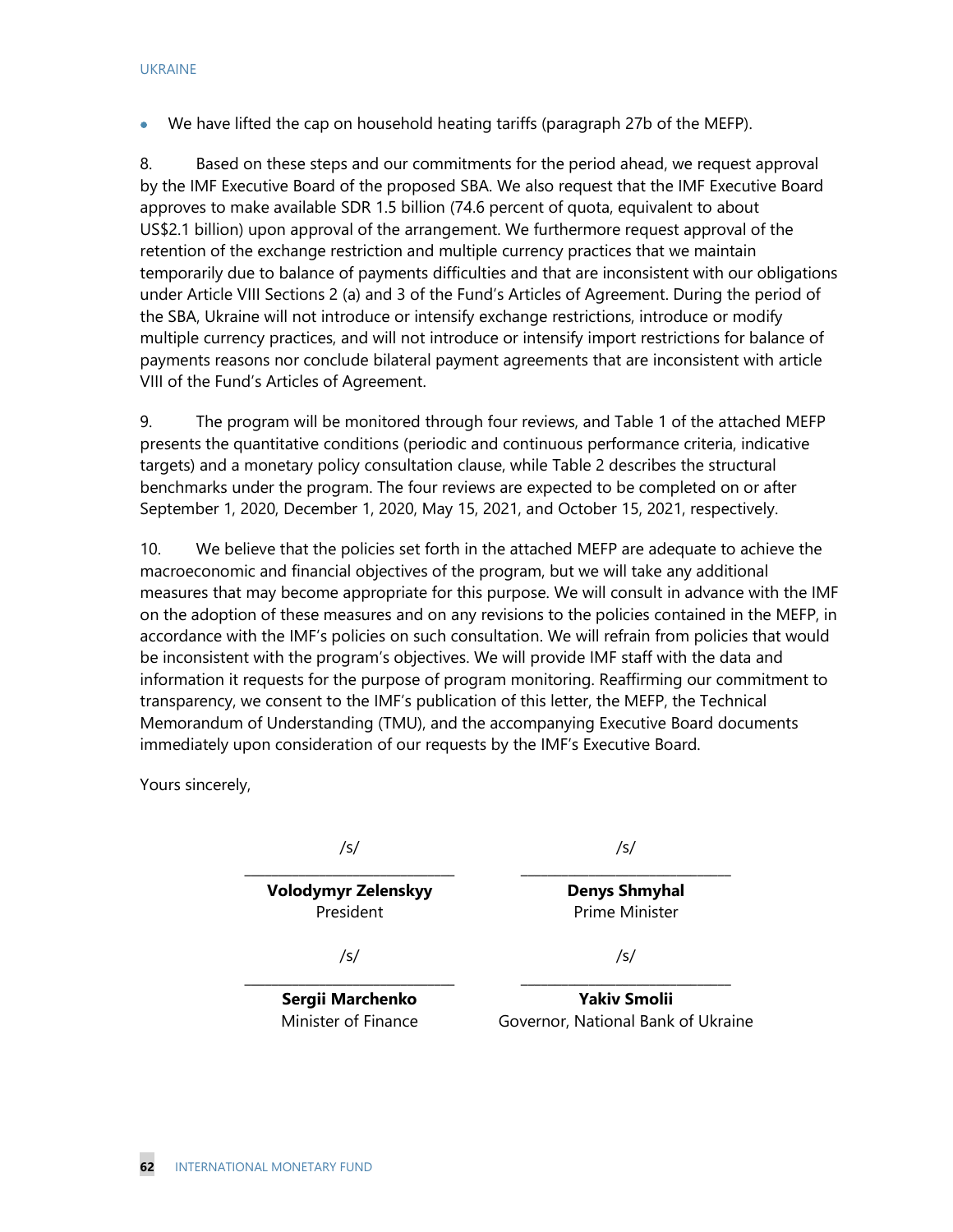# **Attachment I. Memorandum of Economic and Financial Policies**

May 28, 2020

**1. Our policies are focused on effectively tackling the health emergency caused by COVID-19 in the short run, while maintaining macroeconomic stability, reducing vulnerabilities, and achieving stronger and inclusive economic growth in the medium run.** As the crisis resulting from the COVID-19 outbreak intensified and the macro-economic outlook worsened, we have swiftly adopted an emergency fiscal package aimed at reorienting expenditure toward healthcare and social support to address the immediate needs. For the medium term, we remain committed to preserving the achievements realized since the economic crises of 2014–15. Our policies are centered on: (i) continuing with sound fiscal policies to ensure medium-term debt sustainability, while improving spending outcomes and protecting the poor, and strengthening revenue administration; (ii) ensuring central bank independence, maintaining a cautious monetary policy to keep inflation low and rebuilding reserves in the context of a flexible exchange rate regime, while ensuring banks' financial health, minimizing fiscal costs from bank resolutions, and reviving sound bank lending; (iii) firmly establishing the rule of law and tackling corruption; and (iv) enhancing competition by opening up markets, creating a level playing field, and reducing the role of the state and vested interests in the economy to improve the business environment, attract investment and raise the economy's potential.

## **A. Fiscal Policies**

**2. In the short term, fiscal policy is focused on addressing the emergency caused by the COVID-19 outbreak, while in the medium term it will continue to be directed at ensuring fiscal sustainability.** After allowing the deficit to widen in 2020, we will progressively tighten fiscal policy as the economy recovers to return to primary budget surpluses of around 1–1½ percent of GDP with a view to reduce public debt to around 60 percent of GDP by the end of the program. More specifically:

a. *2019 Budget.* We kept the general government budget deficit below the target of 2.3 percent of GDP. Budget execution has been broadly in line with the approved budget. A shortfall in some revenue categories, notably lower revenues from VAT, royalties and excise on imports and customs duties, due to a stronger exchange rate and lower international gas prices, were partly offset by higher personal income tax and social security contributions owing to strong wage growth, higher revenues from state-owned enterprises (SOEs), as well as by savings in debt servicing due to improved liquidity management by the Ministry of Finance and the stronger exchange rate. A supplementary budget was adopted to formalize these adjustments. Similarly, higher-than-budgeted pension spending was compensated by the higher social security contributions as well as new custom clearance procedures for cars with foreign registration.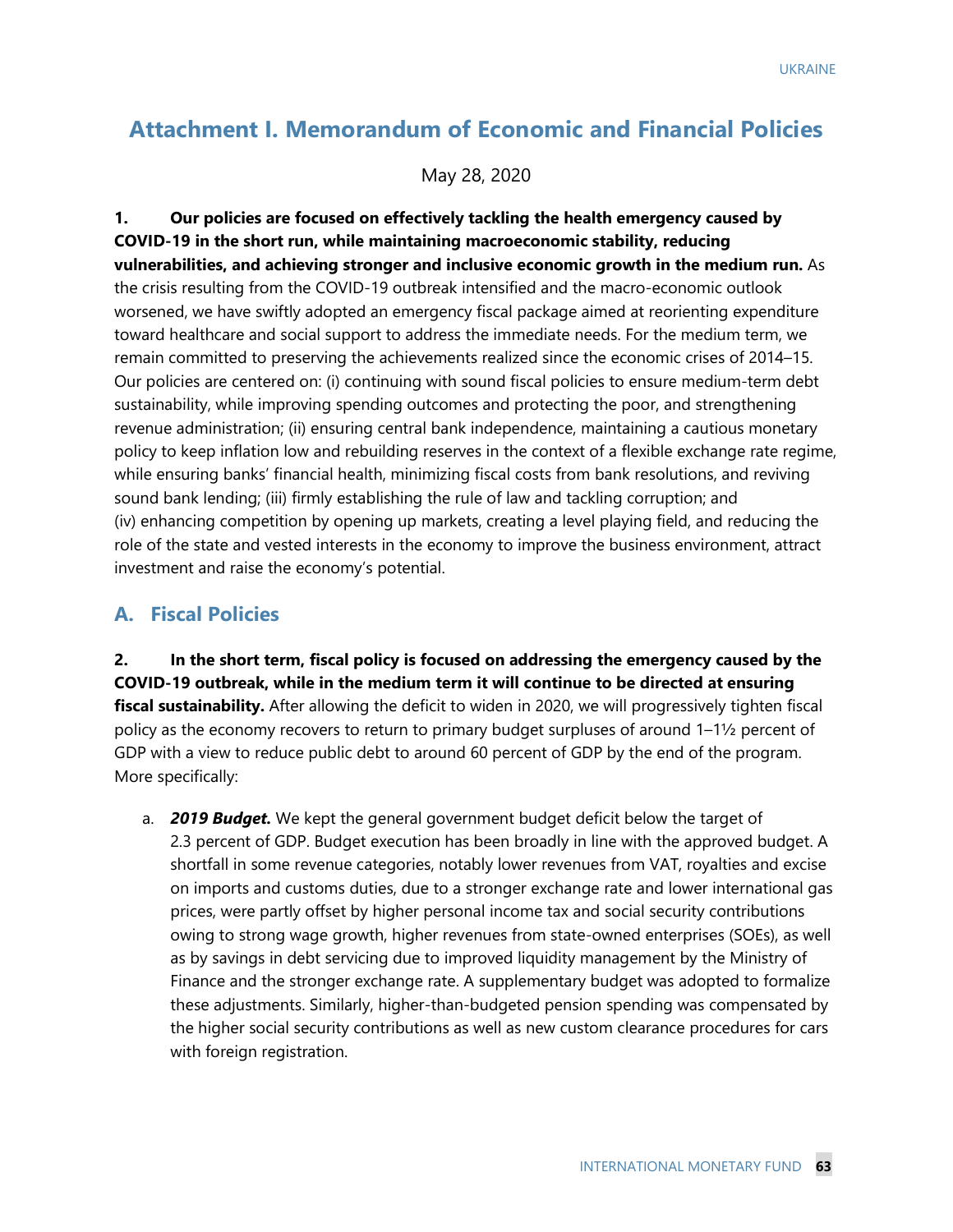- b. *2020 Budget.* The 2020 budget adopted by parliament in late 2019 as a *prior action* was consistent with a general government budget deficit of 2.3 percent of GDP, as projected at the time of budget approval. This budget included no major changes in tax policy, other than the already scheduled increases in excise rates on tobacco products and the legalization of amber extraction. The increase in the payroll fund for civil service was limited to 5.3 percent in 2020 and the minimum monthly wage was raised by 13.2 percent to UAH 4,723. Pension benefits, including for military and other special pension schemes, were budgeted to increase in accordance with the provisions of the pension reform law adopted in 2017. Separately, we have also increased the effective taxation of iron ore and effective from January 1, 2021, we have also harmonized the taxation of heated tobacco products with that of traditional tobacco products.
- c. *2020 supplementary budget.* Since the approval of the budget, the macro-economic outlook has worsened dramatically due to outbreak of the COVID-19 virus. To respond to this emergency, we have adopted a supplementary budget (*an update to the prior action*), which allows the deficit of the general government to expand to UAH 300 billion (about 8 percent of GDP), taking into account the large fall in revenues due to the decline in activity, as well as the additional spending needs to respond to the crisis. On the revenue side, the fiscal package provides support to households and small entrepreneurs by raising the thresholds for businesses to qualify for the simplified tax regime, a temporary exemption from tax fines and penalties for delays in filing tax returns, land and property taxes, and the unified social tax; as well as through a temporary moratorium on tax audits and inspections. Medicines and medical devices used to prevent or combat COVID-19 infections have been exempted from import duties and VAT. On the expenditure side, expenditures on health care, pensions, and social protection were increased by about 3 percent of GDP, partially offset by a reduction in capital and non-priority current expenditures. A temporary cap was introduced on all public sector wages and salaries, including those in other state bodies and state-owned entities. This cap is to be lifted by end-June, as containment measures are gradually eased. Should further burden-sharing be needed, we will explore other mechanisms for efficient redistribution**.** The increases in pensions will take the form of: (i) an advanced date of indexation of pensions, and (ii) one-off additional pension payments to low-income pensioners and elderly pensioners (80 years or older). To administer these expenditures the government has created a temporary budget program, the fund for COVID-related spending.
- d. We expect that improvements in tax and customs administration will yield some higher than budgeted revenues in the course of the year but were revenues to underperform we will curtail non-priority spending as needed, to ensure that the deficit target will not be exceeded. Any revenue over-performance will be used to reduce public debt, settle arrears, increase infrastructure investment, or to raise social benefits to improve living standards of the most vulnerable. We will remain current on all our payment obligations and not accumulate any spending arrears. We will work with IMF staff to develop in 2020 proposals to reform our tax system and make the tax system more growth friendly, including by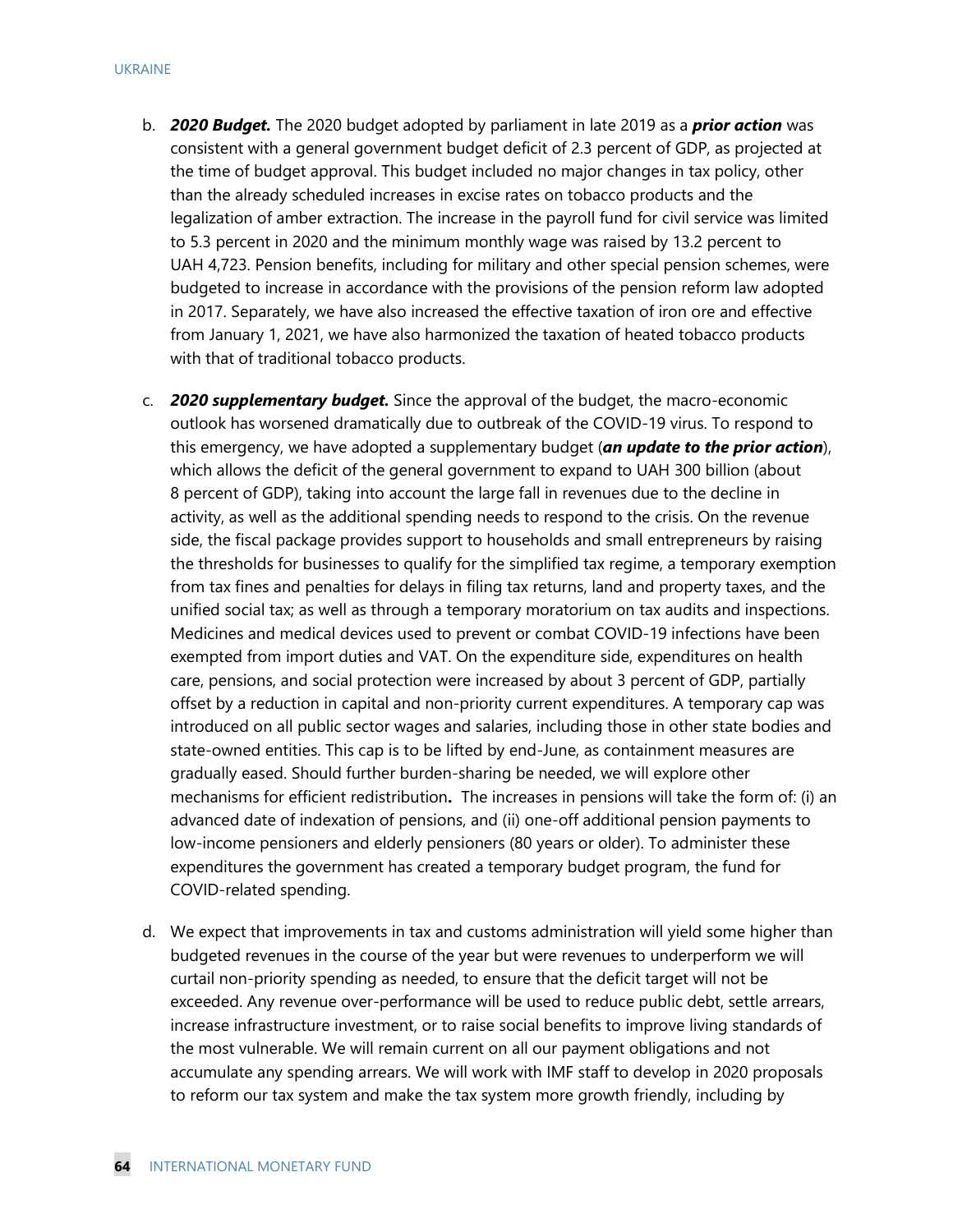addressing tax gaps, broadening the tax base, and reducing opportunities for tax avoidance, with a view to shift taxation from direct taxes to indirect taxes and the taxation of wealth. We will not enact any legislation during the program period that changes our tax system such that it will undermine fiscal sustainability. Moreover, during the program period we will refrain from introducing new tax exemptions or privileges (except for the already approved exemptions that are implemented for COVID-related healthcare expenditures), including taxfree zones, and preferential rates and duties, and further earmarking of revenues (except for the expenditure of the fund for COVID-related spending). We also plan to develop together with IMF staff a voluntary disclosure scheme for possible consideration by end-September-2020 that is consistent with international best practices, including fairness vis-à-vis compliant taxpayers, consistency with AML and anti-corruption legislation (such as nonexemption from non-tax offenses and exclusion of politically exposed persons), and including rigorous due diligence procedures, and which will be linked to base erosion and profit shifting (BEPS) legislation that has been adopted recently and demonstrated progress in strengthening tax administration.

e. *Budget Program for COVID-related spending.* The approved supplementary budget envisions the establishment of the budget program "Fund to Fight Against COVID-19 and its Impact". We will ensure that this fund will be temporary, transparent and its expenditures efficient. The fund will be used primarily for the purpose of financing additional health care and social expenditures directly related the COVID-19 epidemic. The operations of the fund will be governed by regulations issued by Cabinet of Ministers of Ukraine (CMU) reflecting transparency and accountability requirements. These government regulations will cover: (i) the procedures for re-allocating resources to the fund; (ii) the authorization processes for committing the resources of the fund, allocating a central role to the Minister of Finance; (iii) the budget execution rules that will be followed; (iii) the detailed monthly reporting to be filed with the CMU and parliament on the use of funds in the previous period; (iv) the requirement that all cash transactions of the fund have to be executed through and reported by the Treasury; (v) the rules for discontinuing the operations of the fund, including the use of any remaining resources and responsibility for commitments active at the time of the fund's closure. An ex-post procurement audit of the COVID-19 program will be conducted by the State Audit Service of Ukraine, in consultation with external/third party auditors, of all transactions conducted under the rules of CMU resolution 302 at the time of closing the fund but no later than 12 months after its establishment (a *structural benchmark* for end-March 2021). We will also prepare a detailed progress report regarding disbursements and commitments of the fund by program and economic classification within 30 days of the Fund's closure. These reports will be made public, in full, at the time of their completion. Furthermore, we will publish all procurement notices in a manner readily accessible to the general public and will make all purchase orders, including information on beneficial owners of the participating bidding companies, electronically accessible to the public on the ProZorro internet site (*[https://prozorro.gov.ua\)](https://prozorro.gov.ua/)*. The fund will operate only until the emergency situation so requires, but not beyond 31 December 2020.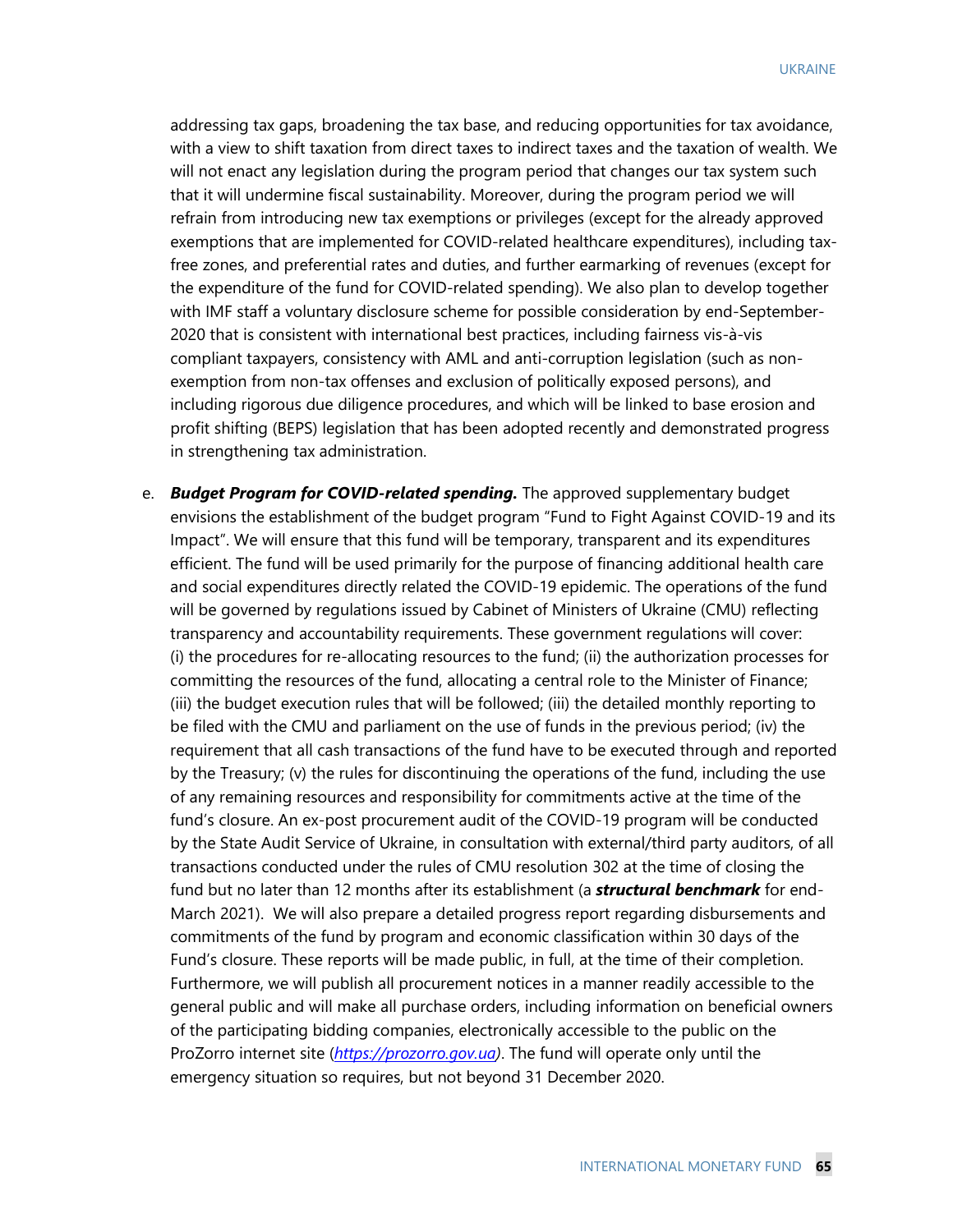**3. We will continue implementing the pension reform measures introduced in 2017 aimed at providing better pensions while ensuring the financial stability of the pension system.** The reform was aimed at protecting the elderly against poverty, decelerating the inflow of new retirees by providing incentives to stay longer in the labor force, applying uniform benefit rules irrespective of professional background, and providing incentives for participation and contribution compliance. We will refrain from: (i) introducing new special pensions or privileges; (ii) providing further discretionary benefit increases; and (iii) adopting changes that would lead to lowering the effective retirement age. We will ensure that any proposed legal amendments that will increase pension expenditures are accompanied by a medium-term fiscal impact analysis and the identification of the commensurate resources. We will strive to ensure that, over the medium term, payments to pensioners approach statistically measured subsistence minima and the dates for annual pension indexation will be specified in the Law on Compulsory Pension Insurance. Furthermore, we will continue our collaboration with our development partners to establish the preconditions that would need to be in place before the introduction of well-regulated privatelymanaged funded pension schemes.

**4. We will improve our social assistance programs to create a well targeted (meanstested) and affordable social safety net that can effectively support poor and vulnerable households.** With the assistance of the World Bank, we are planning to: (i) consolidate selected existing assistance programs into our guaranteed minimum income (GMI) scheme, while increasing the size of the program; (ii) combine the GMI program with active labor market policies; (iii) implement improvements to the management information system to enhance the verification of beneficiaries of social programs to improve targeting. We will also take further steps to ensure the sustainability of the social funds, including by streamlining the administration of these funds.

**5. The implementation of the health care reform will proceed in 2020 by expanding the new mode of financing to secondary and specialized care.** Health care financing reform [has] been rolled out on April 1, 2020, expanding strategic purchases of healthcare services by the National Health Service of Ukraine (NHSU) to emergency, intensive and specialized care. The NHSU—a government executive agency funded by the state budget—will function as a single payer in public health care and will closely monitor service delivery and financial performance of providers. Health care providers' gradual transformation into municipally owned non-profit legal entities will continue and their financing will be based on performance contracts concluded with the NHSU. We will complete the delineation of a defined, NHSU-financed package of health services, including primary, specialized, palliative and emergency care, and control demand through financial incentives to service providers, while allowing for the possibility to introduce co-payments for patients if needed, while ensuring that the accessibility and quality of services improves. To ensure that NHSU purchases deliver best value for the patients, the NHSU decision making will be transparently protected from conflict of interest, in particular by excluding participation of service providers in its governance structures. The Ministry of Health will continue to outsource the procurement of key pharmaceuticals to reputable international organizations. Starting in 2020, the Ministry of Health will start piloting the centralized procurement of medicines through the newly created state-owned enterprise Medical Procurement of Ukraine, using ProZorro in line with the Law on Public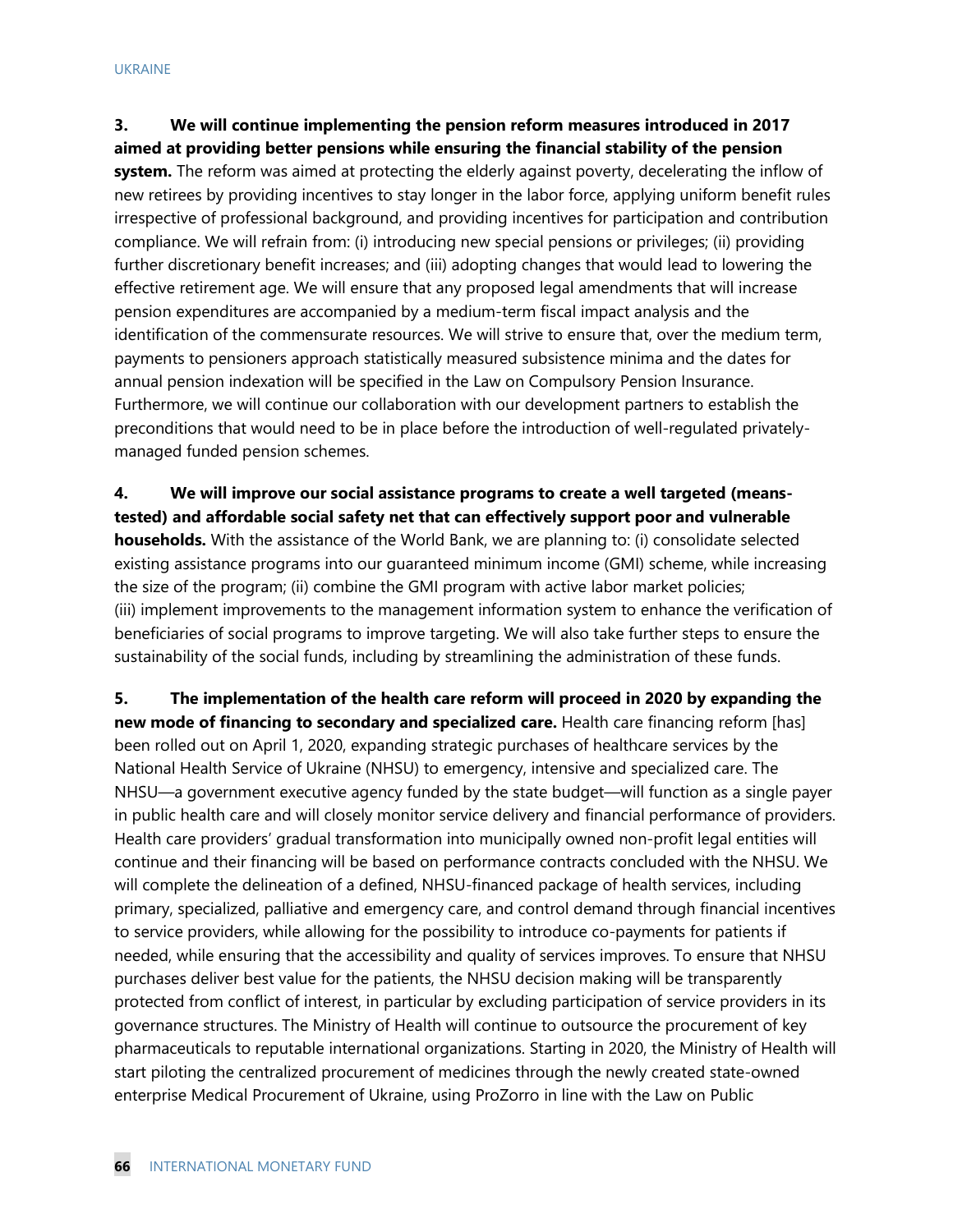Procurement, while also following best international practices of transparency, accountability, and competition.

**6. Once the crisis abates, we will accelerate the reform of the education system.** We will continue with the right-sizing of the school network for primary and secondary education, increase capital expenditure to renovate buildings and ensure that schools will have the needed infrastructure. We will start with the reform of curricula and, to align teachers' incentives and keep the system fiscally affordable, we will submit amendments to the law on education to parliament to modify the salary structure. For higher education we will transform the funding system of universities and link salaries to performance.

**7. We will continue to improve public financial management.** We will strengthen our fiscal framework to facilitate sustainable fiscal adjustment and improve the credibility and predictability of fiscal policies. The amendments to the budget code approved in late 2018 have paved the way to our first full-fledged medium-term budget framework (MTBF). We are fully committed to improve our MTBF to reinforce fiscal discipline, facilitate informed policymaking, improve monitoring of commitments, and provide predictability in planning and executing budgets. To this end, together with IMF technical assistance, we will: (i) clarify the mechanisms for adjusting expenditure ceilings, (ii) review the arrangements which limit multi-annual commitments, (iii) improve the methodology to produce forward baseline estimates and fiscal impact assessments especially through capacity building both within the Ministry of Finance and in key spending units. We will expand the coverage and strengthen the quantitative analysis of spending reviews based on the pilot projects conducted in 2018-19. In particular, we will conduct a review of the social funds, including the Pension Fund. We will improve the assessment of fiscal risks by developing the necessary tools within the Ministry of Finance and by expanding our financial model to include major SOEs. To increase the efficiency of government investments we will consider ways to simplify the authorization procedure for multiyear contracts and the carryover of unspent appropriations. We have also amended the budget code to allow pre-financing of the budget deficit. Pre-financing will be subject to limits to preserve fiscal stability in accordance with best practices. We will operationalize the debt management office (DMO) with the aim to improve the institutional capacity to manage public debt and to optimize our debt structure and reduce our financing cost. Strategies, operations and results will be published yearly in the debt management strategy.

### **8. We are taking decisive steps to improve revenue administration.** Specifically:

a. We have enacted legislation to introduce a single account for tax payments unifying requirements for social security contributions and personal income tax payments, effective January 1, 2021. We have also adopted legislation to establish fiscal accountability for cash receipts issued by participants of the simplified regime, with the mandatory use of cash registers and electronic cash registering, and the possibility for customers to verify tax reporting online, effective January 1, 2021. We will assess the impact of the implementation of this legislation on preventing tax avoidance and abuse of the simplified tax regime, and are taking steps to incentivize SMEs to participate in the universal tax regime. We will refrain from widening the eligibility criteria for the simplified tax regime. We will refrain from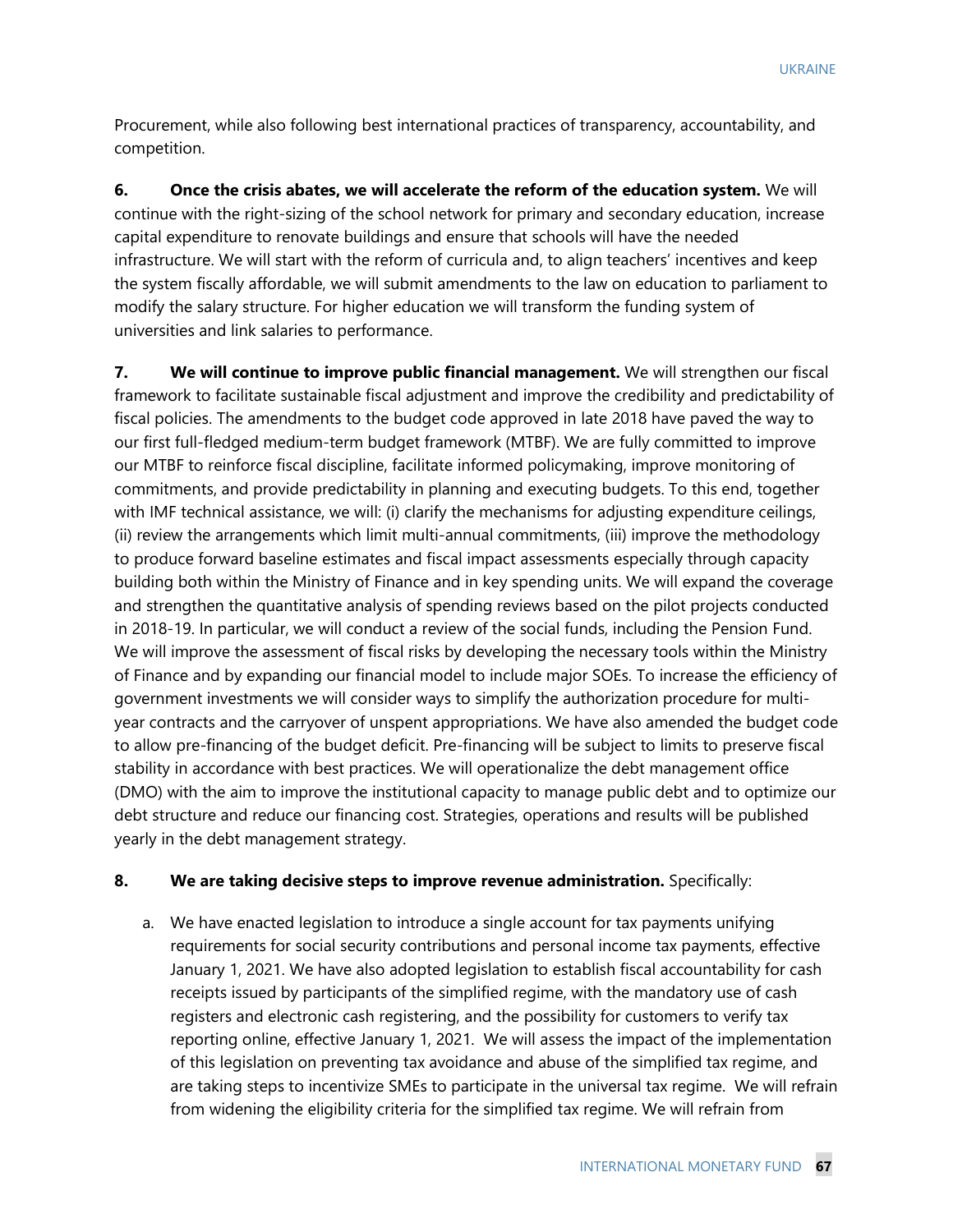introducing new groups of taxpayers benefiting from a simplified tax regime. We will ensure that the automated system for VAT refunds will continue to operate, while continuing our efforts to detect abuse, referring such cases to the appropriate law enforcement agencies. We will also develop ways to share information on taxes that are due to local budgets (land, property, and personal income taxes) with local governments, to help improve the collection of those taxes. We will furthermore improve the process for the determination of the tax base of land and property taxes.

- b. We have established the State Tax Service (STS) and State Customs Service (SCS) as new legal entities, responsible for tax and customs collection. We [have also enacted] changes in the legislation that remove obstacles to establishing the STS and SCS as the only two legal entities as a *prior action*. This included changes to the Customs Code, Administrative Procedural Code, State Secrecy Law, Labor Code, Public Service Law, Law on Central Executive Bodies, budget legislation, as well as other laws that restrict the authority of delegation and efficient management of operations in STS and SCS. We will develop new organizational structures and frameworks for the delegation of authorities and accountabilities in both organizations as single legal entities (a *structural benchmark* for end-September 2020). This will be immediately followed by a testing period of consolidated legal entities in selected pilot offices of the STS and SCS, also to identify possible additional critical changes to the legislation to achieve the objectives of the reform. Simultaneously, we will liquidate the State Fiscal Service (SFS) and transfer its assets, including IT systems, to the STS and SCS. These changes will be enacted no later than end-December 2020. Starting from January 1, 2021, the STS and SCS will be operating nationally as two single legal entities both comprising of functionally organized headquarters and field offices and the regional and other legal entities of the STS, SCS, and SFS will cease to exist (a *structural benchmark* for January 1, 2021).
- c. We also have set up reform offices in the STS and SCS that have prepared time-bound, measurable STS and SCS reform plans for 2020-22. These plans define reform actions, including modernizing core business processes in the STS and SCS, and the sequencing of their implementation. We have established reform governance arrangements in both organizations, including Reform Steering Committees led by the STS and SCS heads, with monthly reporting on reform progress.
- d. The STS and SCS will fundamentally transform the operations of tax and customs administration. Redundant tax and customs processes that burden businesses and taxpayers with little impact on improving compliance will be discontinued. Other processes will be improved, simplified, and where possible digitalized to reduce the administrative cost imposed on taxpayers, while also helping to improve integrity of both organizations. By end-September 2020, a centralized risk-management unit will be set up in the STS that will select audit cases (including of VAT refund checks) for STS' audit units, which will be based on perceived tax compliance risks. We will abolish the system of planned tax audits by end-September 2020, when tax audit selection will be fully based on risk analyses. The STS has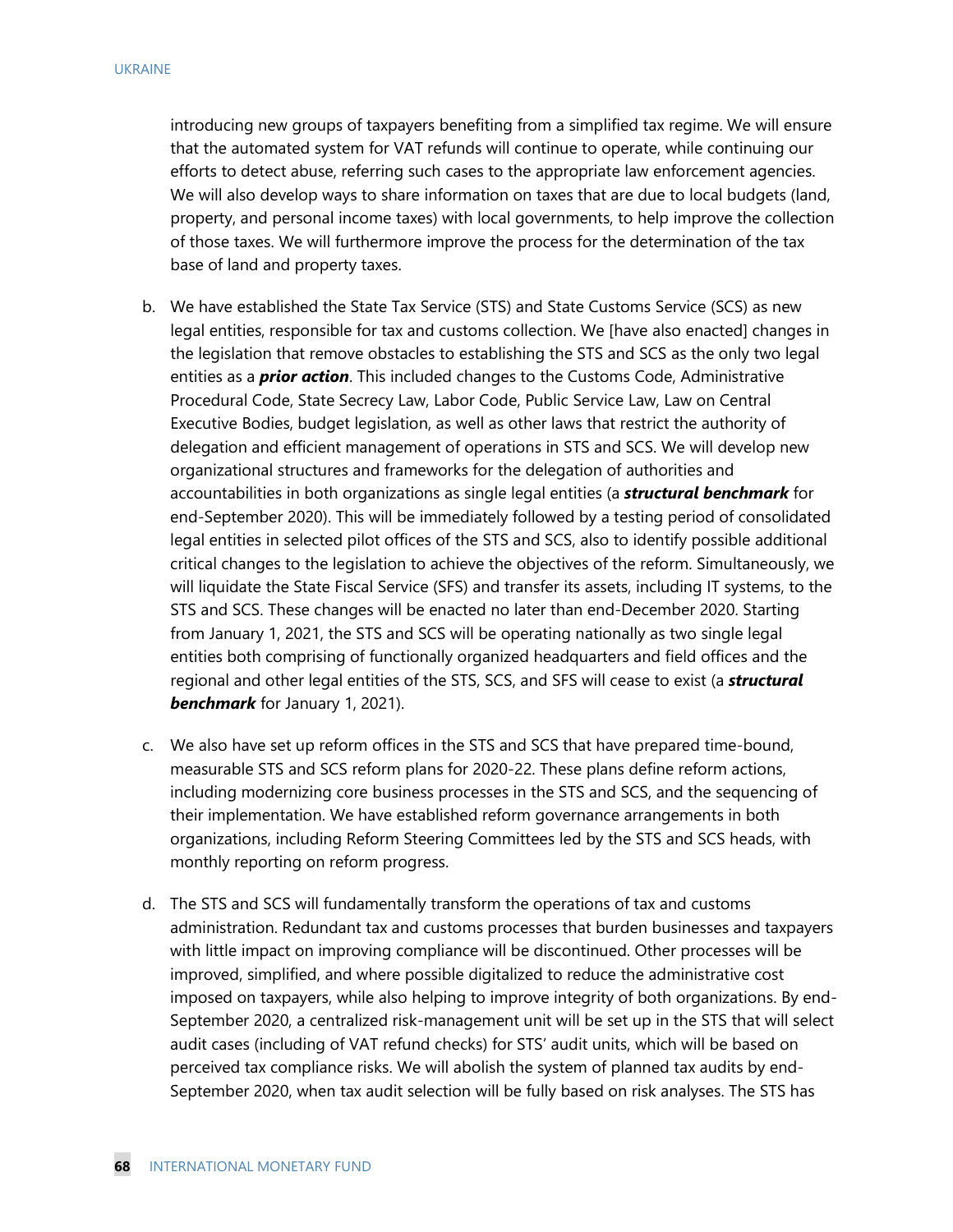also increased the internal capacity of the debt settlement department and re-launched the legal department to enhance its ability to collect tax arrears. In this regard, the Ministry of Justice has removed all barriers to the enforcement of decisions on tax debt collection, which were previously blocked, and the executive service has begun to recover tax debts accordingly.

e. Moreover, with the goal of consolidating the investigative authority of economic crimes into a single investigative body, we will adopt legislation to establish a financial investigative authority effective January 1, 2021. This authority will take over the responsibility for investigating economic, financial, and tax fraud and crimes that resides with the national police, the state secret service, and the tax police, but with the exception of those instances that fall under the jurisdiction of the National Anti-corruption Bureau of Ukraine (NABU). The law will set out clear rules for management selection, internal decision-making, and oversight to ensure operational independence and proper oversight and accountability. The head of the authority will be appointed through an open competition.

#### **B. Monetary and Exchange Rate Policies**

**9. We remain fully committed to an institutionally strong and independent National Bank of Ukraine (NBU), which is crucial for safeguarding macro-economic as well as financial stability.** To this end, we are taking steps to implement the recommendations of the 2019 Safeguards Assessment and we will request IMF technical assistance to review the capital management and profit distribution framework to ensure NBU's financial autonomy and policy credibility, and will strengthen within the upcoming DGF Law amendments the NBU's secured creditor status in the case of bank failures. Further, we will avoid taking any actions that may imply political interference with the NBU's independence (regarding policy decisions, term limits and legal protection of managers and staff). The NBU will continue its flexible inflation targeting (IT) policy, within a floating exchange rate regime, and with a strong focus on maintaining financial stability. A credible flexible IT regime will better anchor inflation expectation, allowing the NBU to better smooth economic cycles and mitigate liquidity stress. We will ensure that this framework remains unchanged including irrevocable inflation targets and principles of monetary policy.

**10. Our monetary and exchange rate policies and operations will remain consistent with our commitment to meet the program's international reserve and inflation objectives, as well as ensuring sufficient liquidity.** We intend to contain inflation within the NBU's target range of 5 percent +/-1 percentage point, while letting the exchange rate adjust in line with economic fundamentals and purchasing foreign exchange to meet the program's reserve targets. The NBU stands ready to adjust the policy rate to reach its inflation target over a policy horizon of 9-18 months. Progress in meeting inflation targets will be monitored under the program by consultation bands around the central points of our inflation targets (Table 1). If actual inflation falls outside the outer (inner) band, the NBU will consult with the IMF Executive Board (staff) on the reasons for the deviation and policies to return inflation to within the band. The gradual capital control liberalization envisaged in the February 2019 currency law will be carefully sequenced and conditions-based,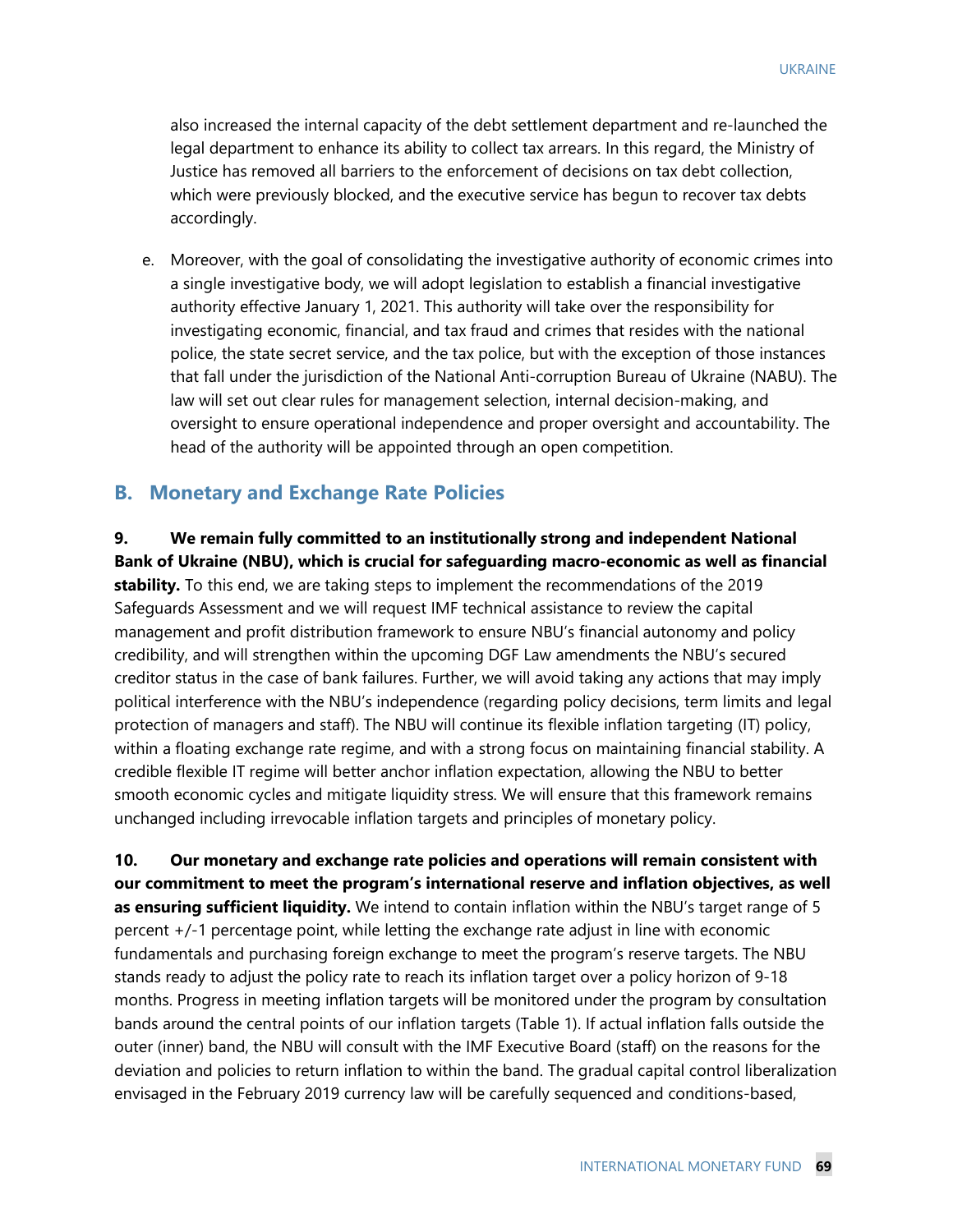without setting specific deadlines for the removal of existing restrictions. The banking system is currently highly liquid, with free liquidity equal to about 30 percent of client liabilities. Nonetheless, as the crisis has tightened financial conditions, the NBU has adapted its operating framework to provide banks with greater liquidity management flexibility, including by increasing the frequency and maturities of liquidity provision tenders, and by expanding eligible collateral. The NBU will continue to closely monitor financial conditions to assess whether other liquidity measures may be needed, while also maintaining sound risk management practices. Ensuring sufficient liquidity should allow banks to function normally and finance the private sector and government at market rates in line with fundamentals.

**11. We will take further steps to strengthen the effectiveness of monetary policy and support the development of financial markets.** We will strengthen the regulatory framework for financial markets (see below) and continue to work with stakeholders to enhance the efficiency and robustness of money and securities markets, which are important for effective monetary policy transmission.

## **C. Financial Sector Policies**

**12. Consistent with our commitments under the Fund-supported programs, we have made considerable progress since 2014 in cleaning up the banking system and closing gaps in the regulatory framework.** We have intervened and resolved almost 100 banks since 2014, and nationalized PrivatBank, the largest financial institution. We have increased capital and liquidity requirements, tightened rules for credit risk calculation and improved procedures for assessing bank ownership structures. We have beefed up the regulatory and oversight framework for related-party exposures, developed a risk-based approach for supervision and established a centralized credit registry. Our resolute actions were commensurate to the severity of the banking crisis whose direct fiscal costs are estimated at about 15.7 percent of GDP. Thanks to these stringent actions and rules, as well as improved macro-economic conditions, the banking system has gained strength: weak banks have exited the market and the capital buffers of the remaining have increased, related-party exposures have fallen, and most banks have returned to profitability.

**13. We will pursue our efforts to ensure financial stability and limit fiscal costs.** Our priorities will focus on: (i) implementing targeted and temporary supervisory policies in response to the COVID-19 crisis; (ii) further strengthening bank capital requirements as the crisis passes; (iii) reducing legacy non-performing loans (NPLs) and recovering assets from resolved banks; (iv) implementing the reform strategy for state-owned banks; (v) improving the Deposit Guarantee Fund's (DGF) financial position; (vi) upgrading the supervisory and resolution framework; and (vii) developing the non-bank financial sector and financial markets.

**14. The COVID-19 crisis is also taking a toll on the banking sector, and we are reconsidering our supervisory approach during these exceptional circumstances.** Borrowers are already facing difficulty in servicing their loans, and legislation was adopted prohibiting banks to impose additional fees and penalties on retail customers that miss regular payments during the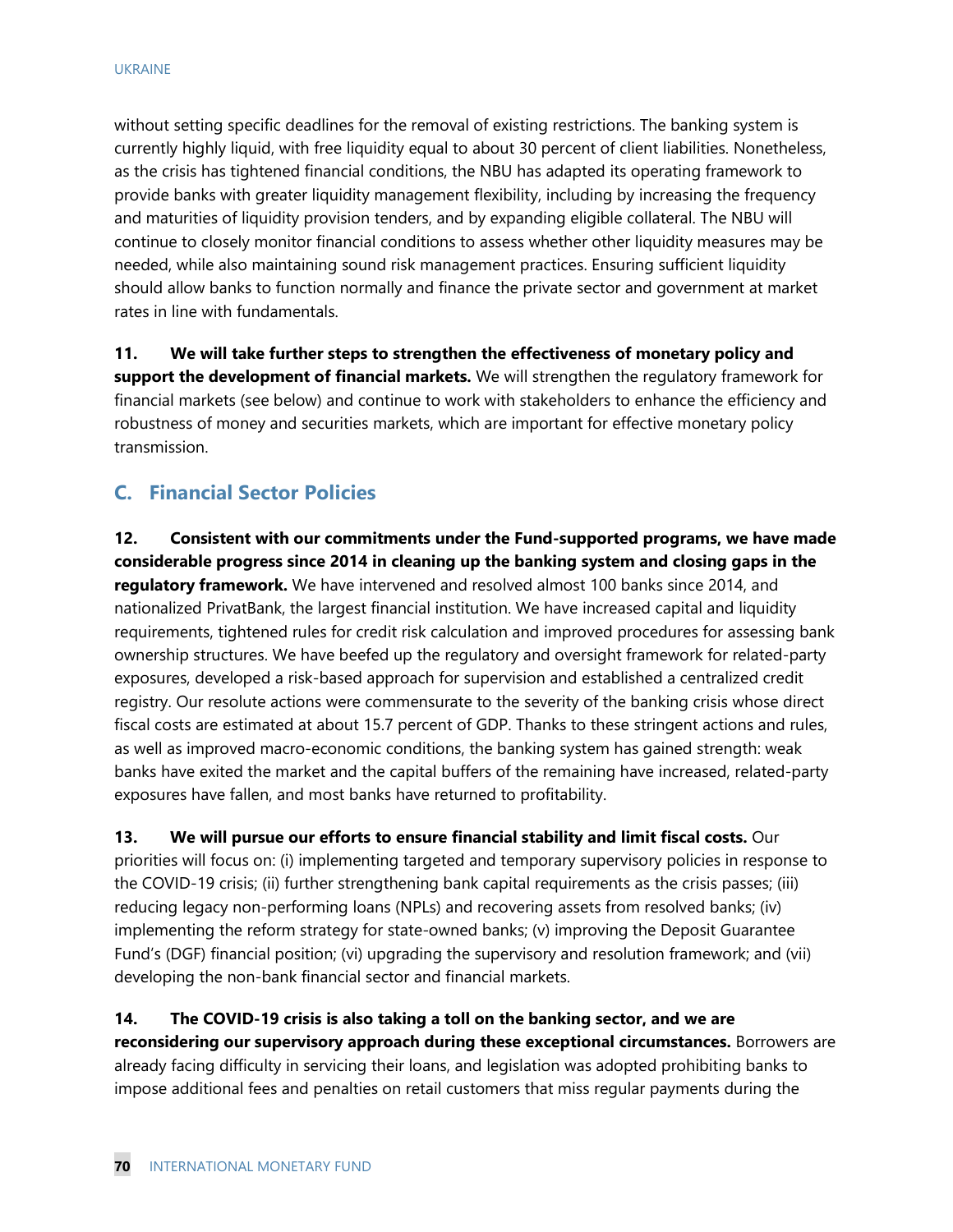period of quarantine. The NBU has suspended on-site inspections during the period of quarantine and postponed the introduction of additional capital buffers and the annual stress-testing exercise and encouraged voluntary and prudent loan restructuring where necessary to sectors or firms heavily impacted by the crisis. In applying our corrective measures, we will utilize the flexibilities within the current regulatory framework considering the problems cause by the outbreak. Still, any temporary decline in capital ratios should be accompanied with a credible capital restoration plan. On the other hand, we are not contemplating a relaxation of minimum capital and liquidity requirements, loan classification and provisioning rules, to prevent excessive risk taking and hiding poor underwriting practices and losses. Furthermore, to help absorb potential losses from the crisis, we will ensure that banks revise their 2019 dividend distribution planning.

**15. Once the crisis abates, we will conduct asset quality reviews (AQRs) to guide our** 

**regulatory and supervisory policies.** These reviews will provide better information on banks' asset quality and the size of the capital shortfalls. We will ask undercapitalized banks for a time-bound plan to restore capital adequacy ratios. We will take supervisory measures against banks that fail to implement their action plans. We will resume our efforts to align capital rules with international standards once the crisis has passed and the economy returns to the stable growth path. In this regard, based on the new Banking Law amendments, we will implement the capital conservation buffer and finalize the regulation on new capital structure to meet the Basel capital standard.

**16. We will safeguard and advance governance reforms in state-owned banks.** The majority-independent supervisory boards for all state-owned banks are now operational, following a selection process that was transparent and consistent with the provisions of the Banking Law on state-owned banks, and the fit and proper assessment was conducted without political interference. We will continue to adhere to these processes for filling any vacancies at the supervisory and management boards of these banks, and we will offer market-based remuneration to attract and motivate highly-qualified Ukrainian and international professionals. By end-July, we will (i) finalize relationship agreements with each state-owned bank to ensure that they operate on a commercial basis without political interference; and (ii) hire staff for the oversight unit in the Ministry of Finance in charge of shareholding management, to operationalize this unit in line with IMF technical assistance recommendations. We will also ensure that each state-owned bank develops a code of ethics that will inter alia clarify the procedures for recommending the dismissal of a supervisory board member in line with article 7 of the Banking Law, include disciplinary processes, and establishes an ethics committee to handle complaints and conflicts.

**17. Consistent with the Principles of State Banking Sector Strategic Reforms, we are committed to divesting the state's shares in the state-owned banks.** As a first step, the International Finance Corporation (IFC) of the World Bank Group has approved a loan to UkrGasBank, convertible into equity. Additionally, we will ensure that all the triggers for the entry of the European Bank for Reconstruction and Development (EBRD) into the capital of OschadBank will be met by end-October 2020. Furthermore, we will ensure that the state-owned banks remain adequately capitalized and meet capital requirements. The implementation of this will be monitored through Key Performance Indicators (KPIs). We will review, in consultation with international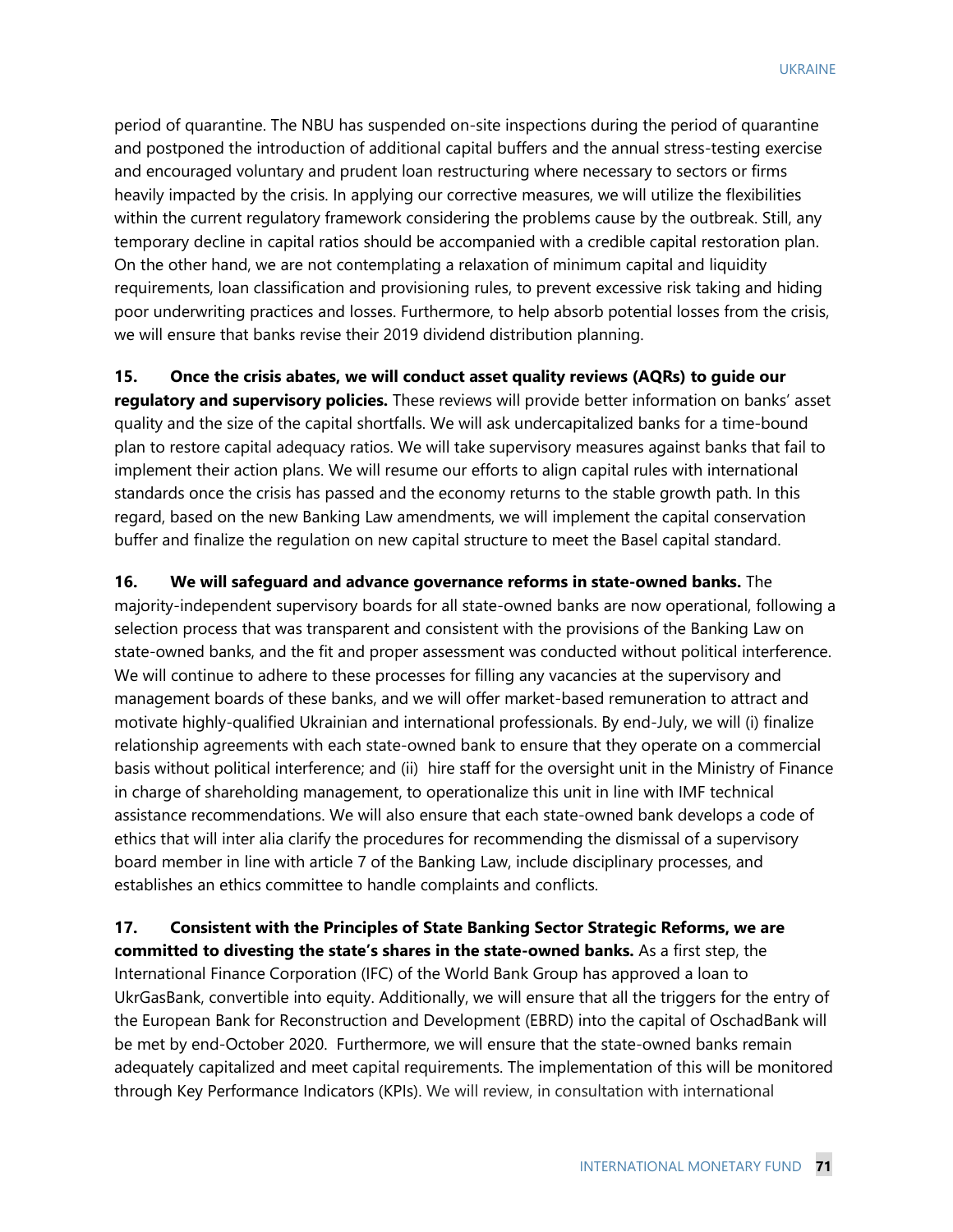partners, the Strategy of State-owned banks (to be endorsed by the CMU); the review will include in particular actions to respond to economic shocks caused by COVID-19 pandemic.

**18. We are stepping up efforts to address the high level of legacy non-performing loans (NPLs) in state-owned banks.** In July 2019, the NBU issued a regulation on the organizational arrangements for the management of problem assets to guide banks on how to deal with their troubled borrowers. In September 2019, we extended for three years the Law on financial restructuring (Kyiv approach), which was set to expire in October 2019. Also, in October 2019, we operationalized the new Insolvency Law enacted in April 2019. In April 2020, the CMU approved a resolution that determines the criteria and conditions for the determination by state-owned banks of instruments to resolve NPLs. We will ensure that state-owned banks develop time-bound and credible NPL reduction plans in line with the NBU regulation on problem assets. The state-owned banks' legacy NPL reduction plans, including the option of taking NPL resolution decisions that could realize final losses, will be endorsed by the shareholder and approved by the Financial Stability Council (FSC) and the NBU (a *structural benchmark* for end-June 2020). The implementation of these plans will be subject to quarterly monitoring by the FSC and the NBU and annual evaluation under the NBU's Supervisory Review and Evaluation Process (SREP) and be part of banks` annual KPIs. While balance sheet repair will help revive lending, we will have set up a working group to identify obstacles to bank lending, including mortgage lending, such as remaining weaknesses in credit rights. The working group will formulate its recommendations and proposed legislative changes as needed, by end-June 2020.

**19. We are firmly committed to making tangible progress in reducing the cost of bank failures to the state.** Since the scope for the recovery of losses becomes increasingly difficult as time elapses, we will promptly pursue all commercial and legal avenues available to recover assets from failed banks and hold former owners and former managers of failed banks accountable for losses. To that end we have taken or will take the following operational and legal steps:

a. We recognize the need to improve coordination among the relevant state bodies for asset recovery efforts. The FSC's NPL Working Group on state-owned banks initially gathered with representatives of law enforcement agencies also to discuss broader asset recovery issues. The working group will continue to hold regular meetings to review significant restructuring cases concerning state-owned banks. The NBU and the DGF will continue to coordinate their efforts with the Prosecutor General's Office (PGO) and NABU, including by way of providing necessary documentation (including forensic audit reports) to these bodies without prejudice to their prosecutorial and investigative autonomy. The DGF will also start pursuing the recovery of assets abroad. Addressing the DGF insolvency will create the necessary space and incentives for committing the required resources to engage with reputable legal and forensic experts. Recent amendments allow the DGF to continue realizing the remaining assets of the banks that are close to the end of statutory liquidation timeframe. We will furthermore adopt legal amendments to the DGF and other laws to improve bank liquidation mechanisms, and the recovery of assets as a *structural benchmark* for end-October 2020. These amendments will underscore the DGF's ability to claim damages from related parties without showing a deficit in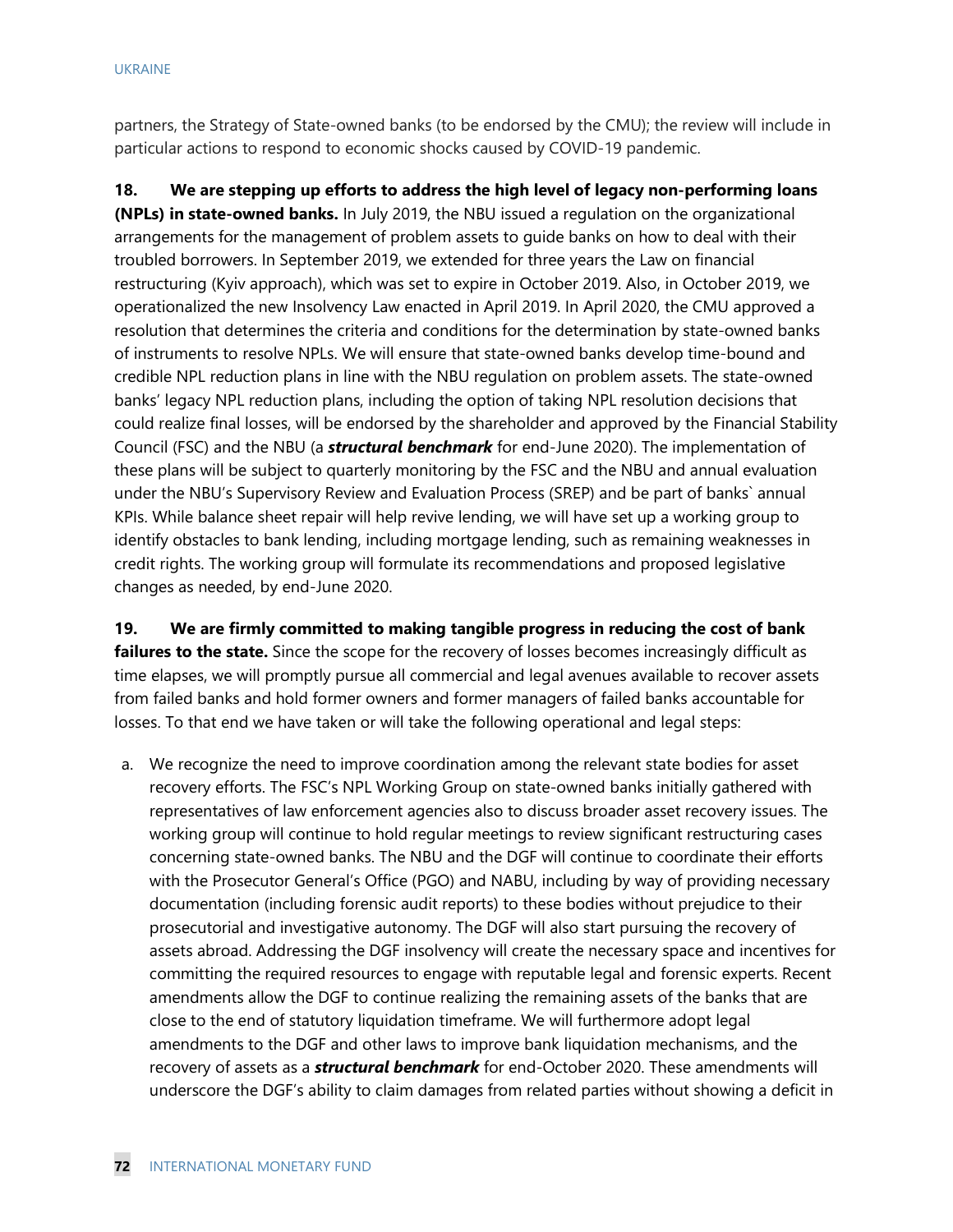the liquidation estate, and subject to a special statute of limitation. Further, the DGF will be authorized to enter into a settlement with related parties only if clear and strong safeguards are in place (e.g., after an independent audit confirms that recovery prospects within a reasonable timeframe are limited without a settlement in view of related parties' financial standing, by adequately protecting the DGF's pre-settlement rights in case of a breach, including via collateral, and by transparently informing the public on such agreements). These amendments will facilitate interim measures against related parties during civil lawsuits and recognize the DGF's victim status in criminal proceedings.

- b. We will also utilize administrative mechanisms for the accountability of the owners of failed banks. As part of our efforts to reduce the ultimate costs of bank failures to the state, we are working on a strategy paper that will propose by end-June 2020 a set of credible measures to improve asset recoveries from former owners of failed banks and their related parties, including through the use of administrative mechanisms. In consultation with IMF staff, we will integrate these improvements into the legislative package enhancing the bank liquidation framework. Based on the draft law that is being developed to replace the Law on Financial Services, the beneficial owners of failed banks will be disqualified from being involved in non-bank financial institutions as an owner or senior manager, and this will be further supported by appropriate declaration requirements. The NBU will take enforcement actions against such owners and managers as identified under this new framework.
- c. We will transparently report on progress our asset recovery efforts. The CMU will continue to publish semi-annual reports summarizing progress in asset recovery and litigation efforts related to the state-owned banks, while the DGF will continue such reporting in relation to liquidated banks, including by publishing on its website the list of all borrowers, managers, and former bank shareholders of resolved banks that are yet to honor their debts related to the failed institutions as ruled by court decisions. Additionally, the new banking law amendments will require banks to disclose their related parties that are in default for more than 180 calendar days.

**20. A well-capitalized and funded deposit insurance system is critical for financial stability.** The large amount of depositor payouts following the liquidations of around 100 banks since 2014, together with the low recovery rate of assets, have led to the DGF's insolvency. The Ministry of Finance and the DGF, in consultation with the NBU, IMF and World Bank, will prepare a time-bound plan by end-July 2020 to restore the DGF's solvency by end-2021, while maintaining incentives to maximize recoveries from failed banks. The Financial Stability Council will adopt this plan by end-August 2020.

**21. We will ensure that our bank supervision framework is aligned with good practices.** To this end, we will enact amendments to the Banking Law, prepared in coordination with the IMF and World Bank staff: (i) to address the gaps vis-à-vis sound corporate governance practices against the 2015 Basel's Guidelines for Corporate Governance for banks (including the collective suitability of the supervisory board); (ii) to introduce a new capital structure (with appropriate implementation schedule) and capital buffers; (iii) to grant the NBU legal powers to calibrate capital and liquidity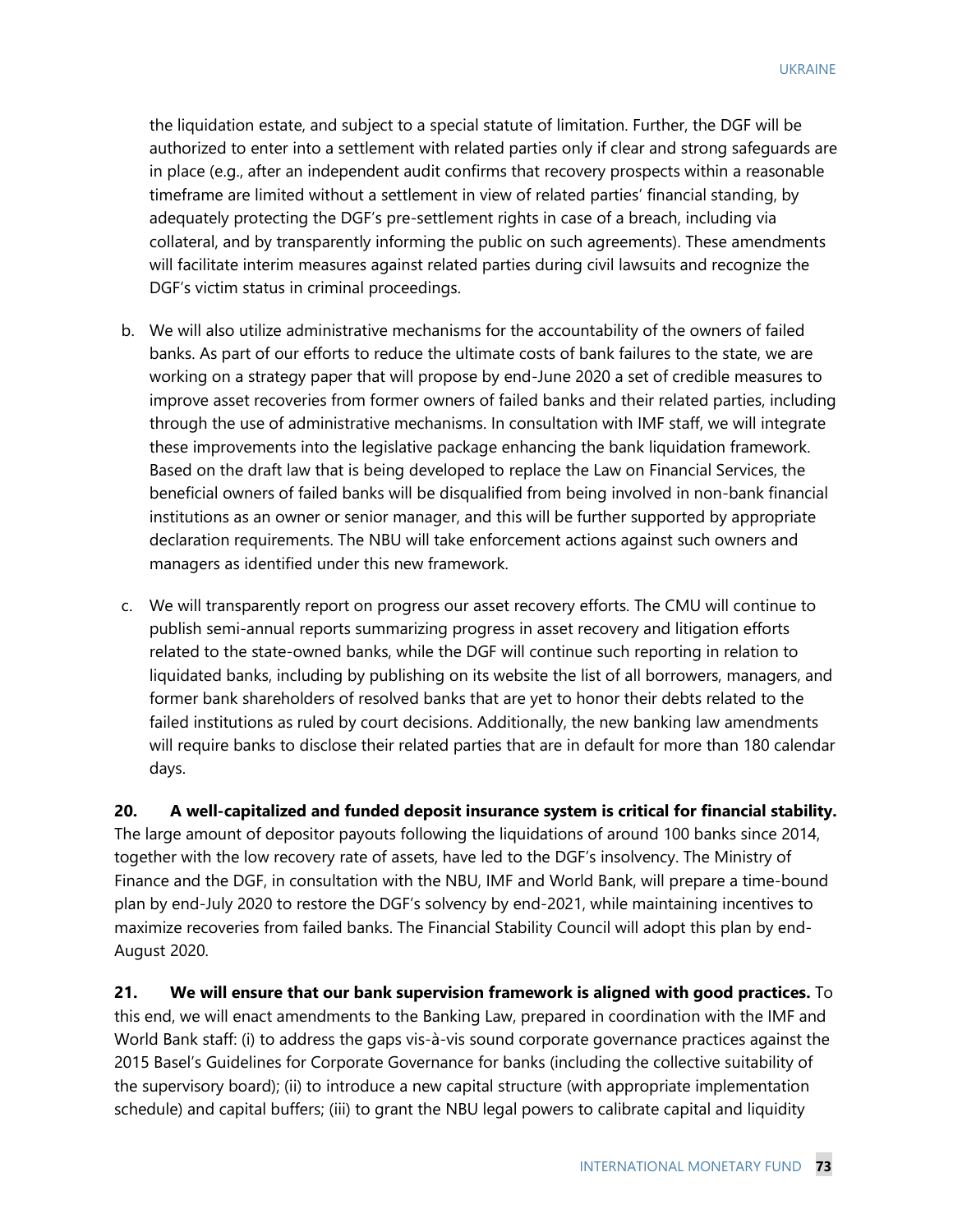requirements based on the bank's risk profile; and (iv) to strengthen our licensing and shareholder requirements (a *structural benchmark* for end-November 2020).

**22. We have improved our current early intervention and resolution frameworks in several respects.** To be able to effectively address critical threats to the soundness of our financial system in case of adverse court rulings against past resolution decisions and to fully protect the interests of the State and the Ukrainian taxpayers, we [have enacted], in consultation with IMF staff, as a *prior action,* a legislative package that amended the Banking Law, the DGF Law, the Code of Administrative Justice, and other procedural codes, to make the following urgent enhancements:

- a. *Banking law amendments.* These amendments introduce the notion of professional judgement to support the NBU's discretionary assessments, require the NBU's prior approval all supervisory board members before they take their duty, and enhance our early intervention framework, including problem bank designation and entry into resolution by underscoring the NBU's flexibility to move a problem bank to resolution within the 120-days period and by improving resolution triggers based on capital and liquidity grounds.
- b. *Judicial review of resolution decisions.* The reversal of bank resolution decisions in a series of cases instigated significant legal uncertainties, potentially undermining financial stability and public finances. To balance financial stability concerns with the protection of individual rights in line with good practices, the above law reform amendments ensure that: (i) as with the NBU and the DGF, the CMU's and Ministry of Finance's involvement in systemic bank resolution is protected against injunctive orders and that NBU and DGF officials can also perform their duties without interference by such orders; (ii) courts defer to the technical expertise and discretion of the NBU, DGF, CMU and Ministry of Finance on bank resolution matters; and (iii) given the potential impact of any reversals on financial stability and the interests of depositors, judicial actions cannot result in a reversal of bank resolution measures (including provisional administration and liquidation), but redress is provided only by granting monetary compensation for proven damages (in case of unlawful resolution or liquidation initiation, damages will be determined by an internationally reputable audit company appointed by court and that meets predefined criteria based on the value of shares as of the resolution date, with no share value considered to exist if a bank's net worth was negative in view of all available information, including post-resolution information, and after excluding any public financial support extended to the bank and by deducting any shareholder recoveries during resolution/liquidation). For accountability and transparency purposes, these amendments require that bank resolution decisions are dully substantiated, while the NBU will continue to strengthen its decision-making process;
- c. *Resolution tools.* We have facilitated the effective resolution of a bank through State involvement. Among others, these changes critically incorporated flexibilities to the timelines of resolution tools where the State is involved, including the establishment of a bridge bank before resolution and for a longer period, while benefiting a grace period (3 months) for compliance with prudential ratios. These amendments further provide that the suspension of payments is discretionary if the State is involved in resolution, clarify the specifics of the sale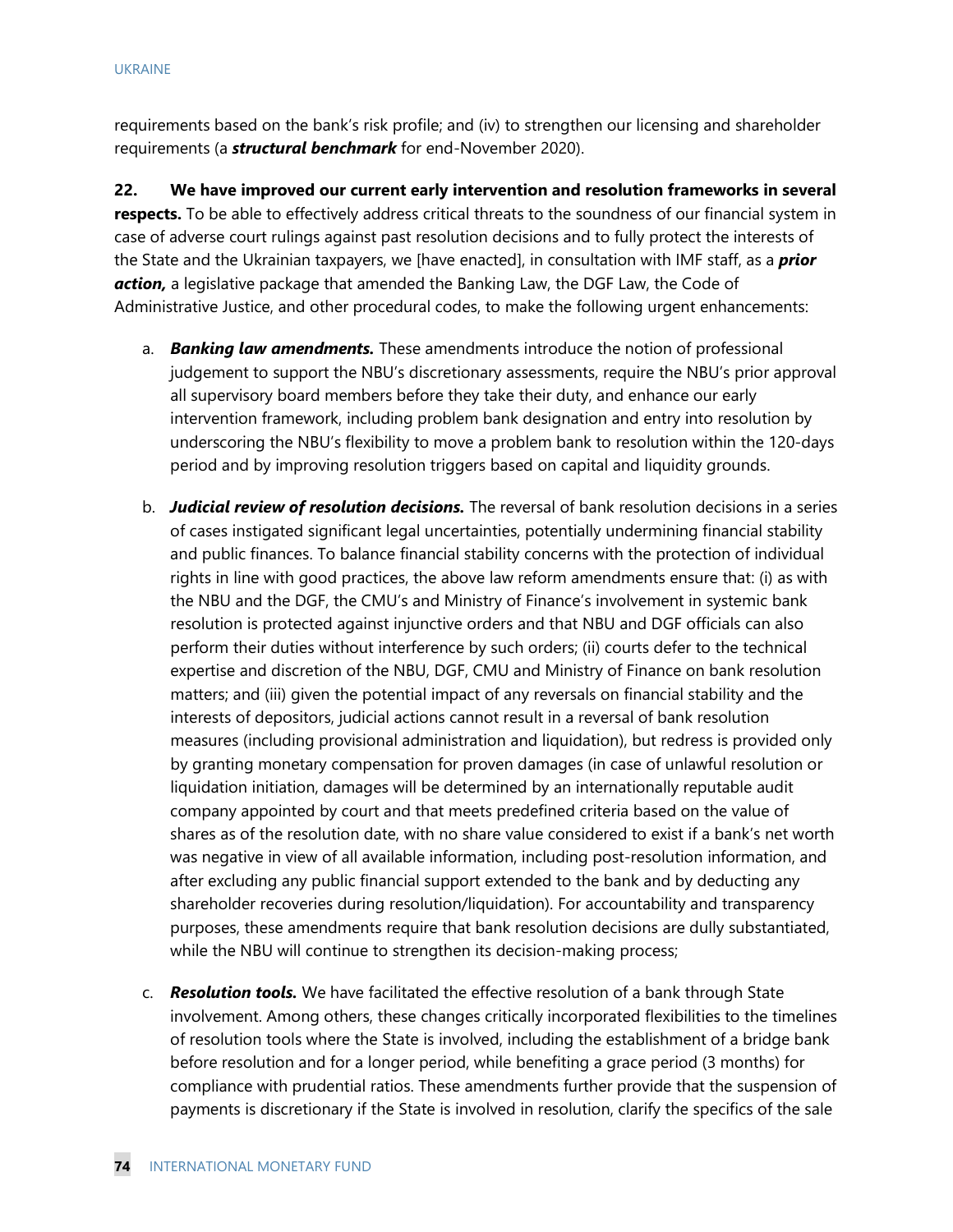of shares to the State (including when the State has a partial stake in the bank), define the mechanism for the determination of assets and liabilities to be transferred (including a list of non-transferable liabilities, such as claims of related parties), while facilitating the acquisition of assets and liabilities in bulk with the signing of relevant contracts by an assuming bank or the bridge bank, also as part of the liquidation process, and with the possibility to subsequently rectify errors in account balances.

**23. We have further strengthened our crisis management arrangements.** We have prepared in consultation with IMF staff, under the upgraded early intervention and resolution framework, a credible and robust contingency plan to mitigate and effectively address potential risks posed to financial stability and public finances by adverse court rulings against past resolution decisions. We have ensured that this plan, that has been adopted by the Financial Stability Council (a *prior action*), is: (a) legally sound; (b) operationally feasible; (c) safeguards financial stability; (iv) minimizes fiscal costs; and (v) minimizes moral hazard risks. The Financial Stability Council will continue to review the level of preparedness of all stakeholders at its regular meetings and will update the plan as needed upon material developments.

**24. We are fully committed to strengthening the legal and regulatory framework for nonbank financial markets.** As a major step, we have enacted the legislation (split law) that transferred the supervisory responsibility for non-bank financial intermediaries to the NBU. To complement this, we will adopt, by end-October 2020, the draft law (formerly #6303) that enhances the independence and institutional capacity, the cross-border and domestic cooperation mandate, and the enforcement powers of the National Securities and Stock Market Commission to ensure that it meets IOSCO standards. Finally, by end-June 2020, we will adopt the law simplifying investments and introducing financial instruments (#2284). We will closely coordinate with the staff of the IMF and the World Bank to further align these laws with good practices, where needed. We will expand the coverage of the centralized credit registry to the non-bank credit institutions and lower the threshold for submitting information both for banks and non-banks.

## **D. Structural Policies**

### **Anticorruption and rule of law**

**25. We are committed to advancing good governance efforts and combatting high-level** 

**corruption.** We will ensure that the country's new anticorruption institutions—the National Anticorruption Bureau of Ukraine (NABU), the Special Anticorruption Prosecutor's Office (SAPO), and the High Anti-Corruption Court (HACC)—maintain their independence and integrity (including by providing them with adequate resources), to be able to effectively and credibly investigate, prosecute and adjudicate high-level corruption cases. To further support our anti-corruption efforts, we will strengthen and implement the asset declaration and AML/CFT frameworks, and prevent any backtracking from recent gains in the anti-corruption regime: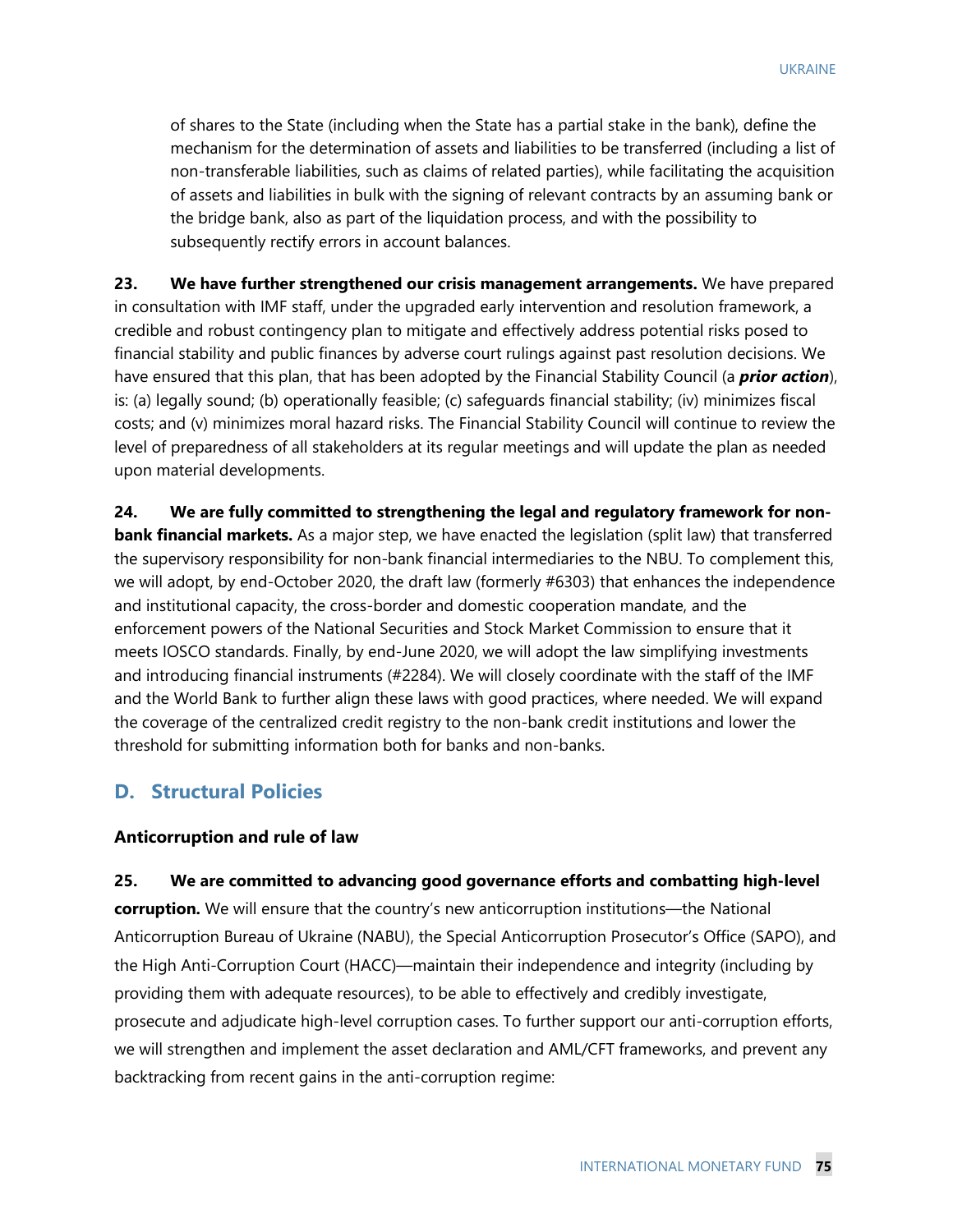- a. *Illicit Enrichment.* The criminalization of illicit enrichment is an important tool in the anticorruption framework and part of the authorities' commitments in the previous IMFsupported program, in line with the UN Convention against Corruption. To address the legal issues raised by the February 2019 decision of the Constitutional Court, we have enacted as *a prior action* a law to re-criminalize illicit enrichment. We will monitor the law's implementation, especially as regards to the link to the income of the public official's asset declaration, criminal prosecution against assets above the designated threshold amount, and acquisition of assets by or through third-parties.
- b. *Anticorruption court.* The HACC, as established under Law No. 2018/2447-VIII, formally began its operations in September 2019. Law No. 2019/100-IX was also passed, which streamlines the jurisdiction of the HACC with respect to corruption cases investigated by NABU and SAPO prior to the court's establishment. Nevertheless, a permanent facility for the HACC has been delayed. We will continue to ensure the full operationalization of the HACC, by providing adequate financial resources for its activities (including staffing and IT requirements and maintaining competitive staff remuneration) and ensuring a permanent and dedicated and adequate suitable facility for the HACC. By end-August 2020, the HACC will have been provided ownership of permanent offices (first instance and appellate levels) that are appropriate for its needs, and security services and protocols for its personnel and buildings. The HACC will publish reports on its performance with respect to the number and types of corruption cases, decisions on convictions or acquittals, and penalties imposed (in line with the template detailed in the TMU).
- c. *NABU Operations.* We will uphold NABU's institutional and operational independence, including by upholding procedures for appointment of its head and maintaining the limited and serious grounds for dismissal of its head, in line with Law No. 2014/1698-VII. We will also maintain NABU's exclusive authority to investigate acts of corruption involving significant amounts or committed by high-level officials. We will strengthen the investigative powers of NABU to use a wide range of investigative techniques, including undercover operations, intercepting communications, accessing computer systems and controlled delivery, without having to rely on other agencies' infrastructure, in line with international AML/CFT standards. In this regard, we amended legislation (Law No. 2019/187-IX) to allow the NABU to independently intercept communications. We will issue all necessary implementing regulations by end-July 2020 and provide adequate resources and equipment to enable NABU to effectively and independently implement interception of communications for landlines by end-September 2020. In addition, we will continue to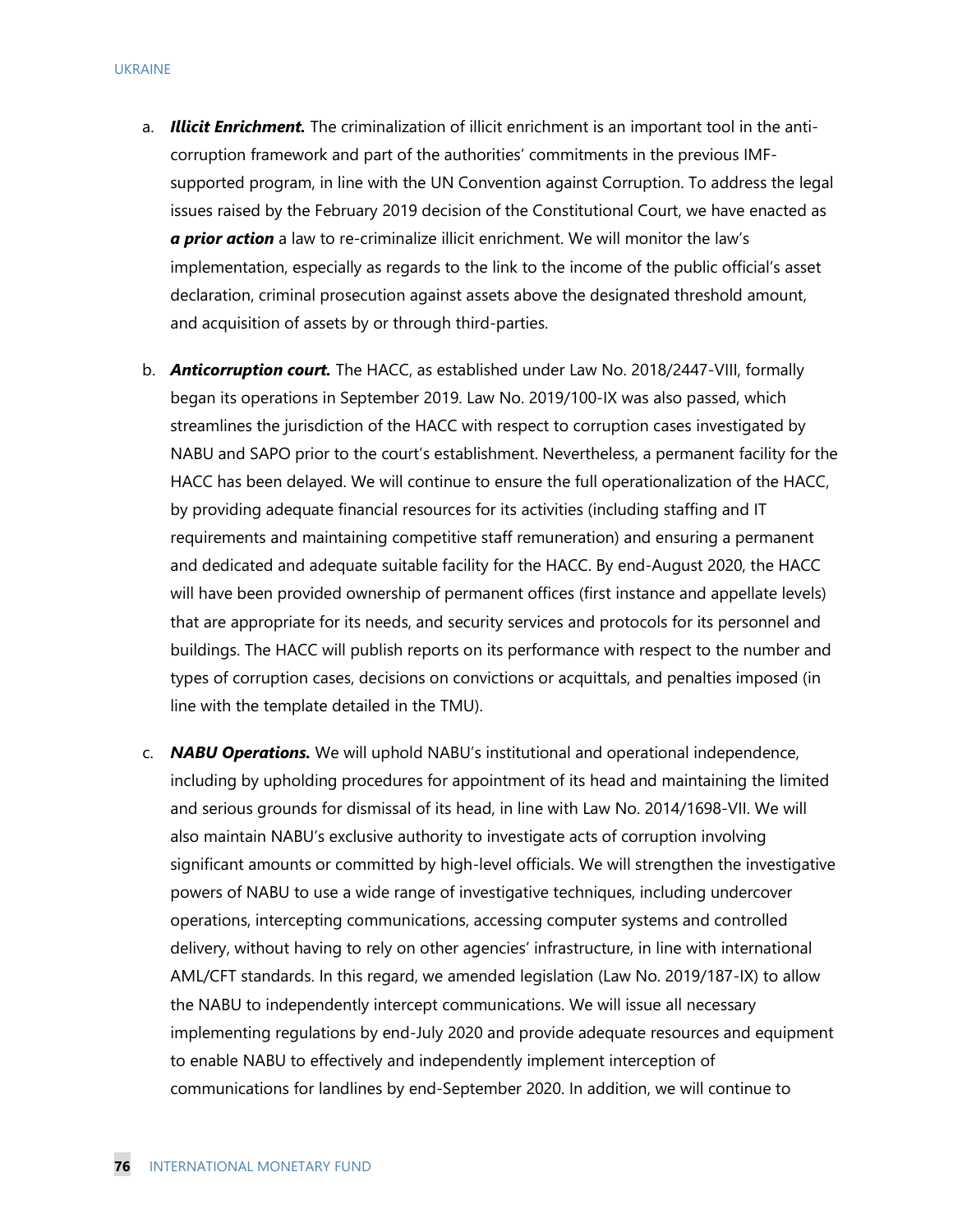UKRAINE

maintain adequate financial and human resources for NABU and ensure that staff remuneration remains competitive at the levels provided for in Law No. 2014/1698-VII, as amended. We will ensure the conduct of an external audit of the NABU in accordance with the requirements set out in the NABU Law (Law No. 2014/1698-VII), particularly that the audit will be conducted by a three-member panel of reputable and respected experts with considerable international experience in anti-corruption law enforcement and will be adequately resourced to efficiently, independently and timely complete the audit of NABU. The audit report will include clear and prioritized recommendations on the effectiveness of NABU and its operational and institutional independence, in line with international best practices. We will ensure that the proposed financial investigative body for economic crimes will not have overlapping criminal jurisdiction with NABU and that NABU will have primary jurisdiction over criminal cases of corruption. To monitor its activities, NABU and SAPO will publish in their respective websites quarterly statistics on corruption cases being investigated and prosecuted as well as pending cases before the HACC (in line with the template detailed in the TMU).

- d. *SAPO.* We will ensure the autonomy of SAPO. In this regard, we will review the legal framework to improve the procedures for selection of SAPO officials, strengthen its capacity to regulate its organizational activities similar to the regional prosecutorial offices, and assess its performance through an external audit of reputable and respectable experts with international experience in anti-corruption law enforcement
- e. *E-declaration.* Ensuring that politically exposed persons (PEPs) remain subject to comprehensive and published asset declaration requirements remains a priority, as this is critical to effectively address illicit enrichment and prevent the laundering of the proceeds of corruption. In this regard, amendments to the law on the National Agency for the Prevention of Corruption (NAPC) have been approved that ensure that NABU has direct, unconditional, full and secure electronic access to the NAPC's database of asset declarations of all persons under NABU's investigative jurisdiction (Law No. 2019/140-IX). We have issued and registered the implementing regulations through the Ministry of Justice and will put in place mechanisms to facilitate NABU's automatic and unrestricted electronic access to the NAPC database of asset declarations by end-June 2020. We have also strengthened the governance design and framework of the NAPC to enhance its effectiveness in assessing asset declarations and focus its verification efforts towards PEPs.
- f. *AML implementation.* We remain committed to strengthening and mobilizing the AML/CFT framework to support efforts to tackle high-level corruption. In this respect, we have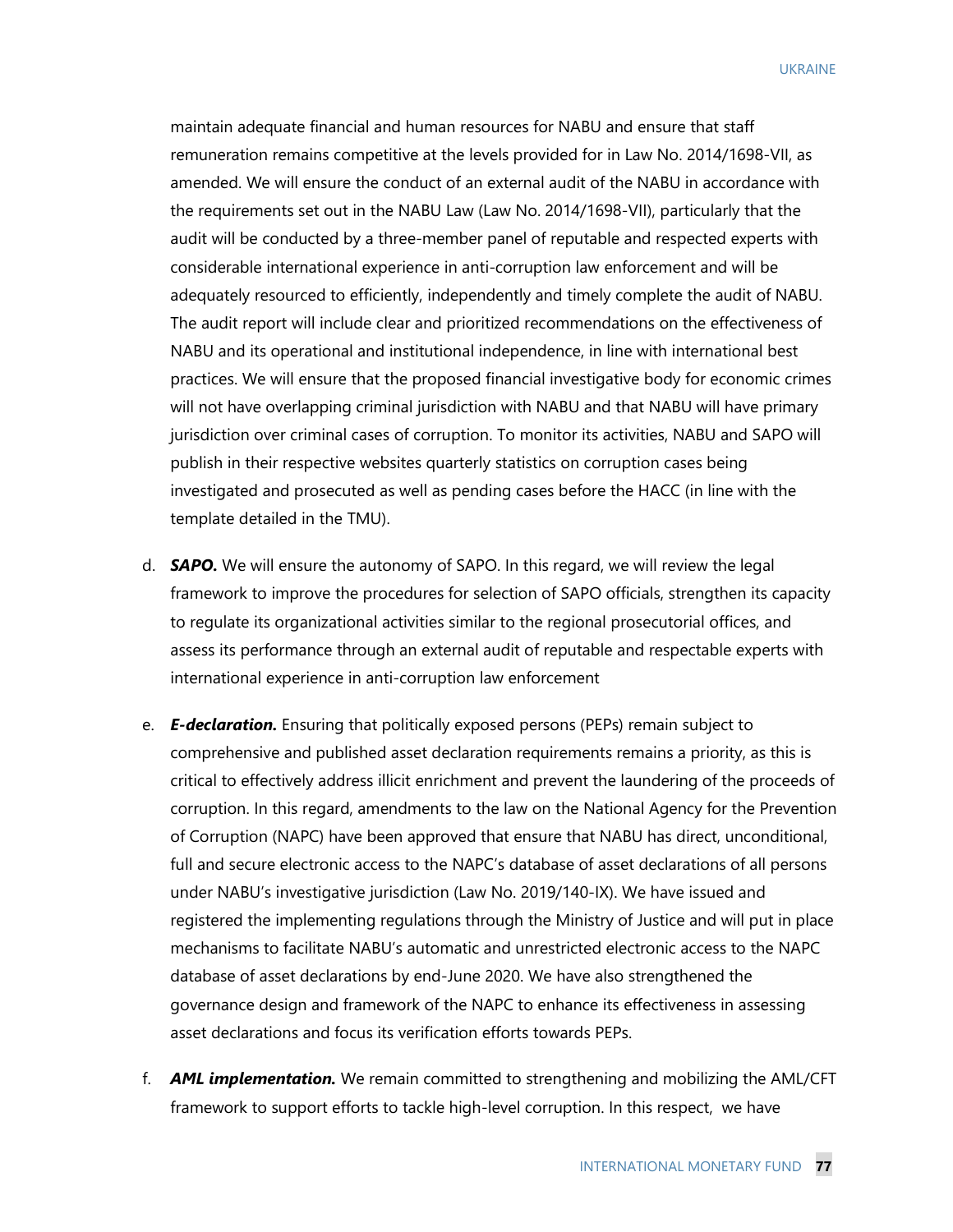enacted amendments to the AML legal framework (a *prior action*), including to ensure: (i) the implementation of a three-tier reporting system (suspicious transaction reports as defined by the FATF, threshold-based reporting of cash transactions and international funds transfers, and mandatory reporting of transactions related to high-risk jurisdictions and PEPs); (ii) that the definition of the persons related to PEPs is consistent with the risk-based approach encouraged by the FATF standard; (iii) that proportionate and dissuasive sanctions can be implemented by the NBU and other supervisory authorities in case of breaches of compliance with the AML framework, (iv) that information on beneficial owners of companies in the Unified State Register of Legal Entities, Entrepreneurs, and Public Associations is up-to-date, accurate and publicly accessible; and (v) that a conviction for a predicate offense is not necessary for the investigation or prosecution of money laundering. By end-December 2020, we will improve the beneficial ownership information contained in the Unified State Register of Legal Entities, Entrepreneurs and Public Associations with mechanisms to sanction legal entities for non-compliance, ensure open and public access to its information, and require that financial institutions report any discrepancies. To monitor its contribution to anti-corruption efforts, the State Financial Monitoring Service of Ukraine (the country's financial intelligence unit) will continue publishing quarterly statistics on the information it disseminates to NABU (in line with the template detailed in paragraph […] of the TMU). The NBU will continue to conduct at least four quarterly inspections of banks at higher risk of laundering of the proceeds of corruption, focused on regulatory requirements related to customer due diligence and PEPs, including with regard to requirements to identify PEPs, to verify their source of wealth and beneficial ownership information.

**26. We will strengthen the rule of law, by ensuring the independence, integrity and accountability of the judiciary.** We will ensure that the judicial selection processes and disciplinary mechanisms (including for the Supreme Court) are managed and implemented by persons with high competence, trustworthiness and integrity. We will strengthen the administrative procedures to give sufficiently superior level of judicial consideration to cases challenging the decisions of national state agencies and provide proper safeguards against undue influence on decision-making. In this regard, while ensuring consistency with European judicial standards and Venice Commission opinions, we will:

a. Amend the Law on the High Council of Justice (HCJ) to enhance the selection process ensuring that its members have impeccable reputation and integrity (an end-October 2020 *structural benchmark*). Through an amendment of the HCJ Law (Law No. 2016/1798-VIII), and consistent with the March 2020 decision of the Constitutional Court, an independent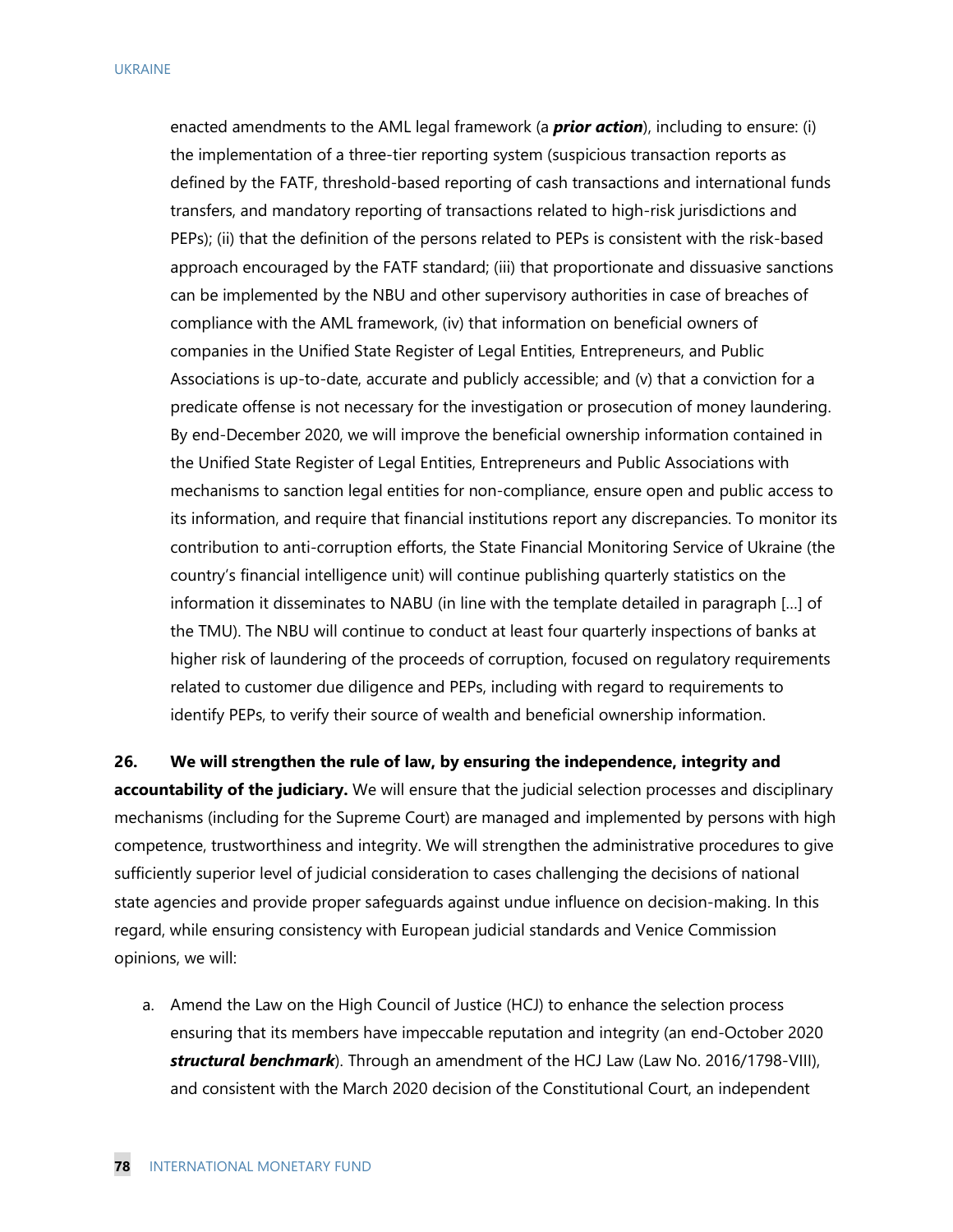UKRAINE

commission will be established to pre-screen potential candidates to the HCJ and assess their integrity. This commission will perform a similar one-off screening of existing HCJ members. At least half of the commission's members will be respected experts with recognized ethical standards and judicial experience, including with relevant experience in other countries. The commission will give said experts a crucial role and decisive vote. In addition, the amendment will outline the procedures and criteria for the pre-selection process for the HCJ candidates, including a call by the commission for applications. The commission will then nominate at least two persons for each vacancy, which will be forwarded to the respective appointing authorities as designated by the Constitution for final selection and approval.<sup>[1](#page-19-0)</sup> In case of negative assessment by the commission of an existing HCJ member, the commission will send and publish a recommendation for dismissal to the respective appointing authority.

- b. Amend the HCJ's organic law (Law No. 2016/1798-VIII) by end-November 2020 to create a permanent inspectorate unit in the HCJ. This unit will be responsible for investigating disciplinary cases against judges and submitting recommendations to the HCJ for disciplinary actions and sanctions against judges. We will ensure that the unit will be composed of permanent staff to ensure consistency in investigative practice and continuity and evenhandedness in the treatment of judicial disciplinary cases.
- c. Amend the procedural codes to transfer the judicial review of exemplary administrative cases against national state agencies to the Supreme Court, as a court of first instance, and to the Grand Chamber of the Supreme Court, as an appellate court. In further consultation with stakeholders and agreement with IMF staff, the criteria for determining exemplary administrative cases to be transferred to the Supreme Court will be finalized by end-August 2020. The criteria will include such factors such as cases of national importance, cases above a pre-determined threshold amount, or having significant impact or damage to the country, and will cover the decisions, acts or omissions of specific national state agencies (such as Cabinet of Ministers, Ministries, National Bank of Ukraine, Anti-Monopoly Committee, HCJ, NABU, NACP, HACC).

<span id="page-19-0"></span><sup>1</sup> Under Article 131 of the Constitution, the Congress of Judges, the President of Ukraine, the Verkhovna Rada, Congress of Advocates, All-Ukrainian Conference of Prosecutors, and congress of representatives of legal higher educational establishments and scientific institutions elect or appoint the twenty members of the High Council of Justice. The Chief Justice of the Supreme Court is the twenty-first member (ex-oficio).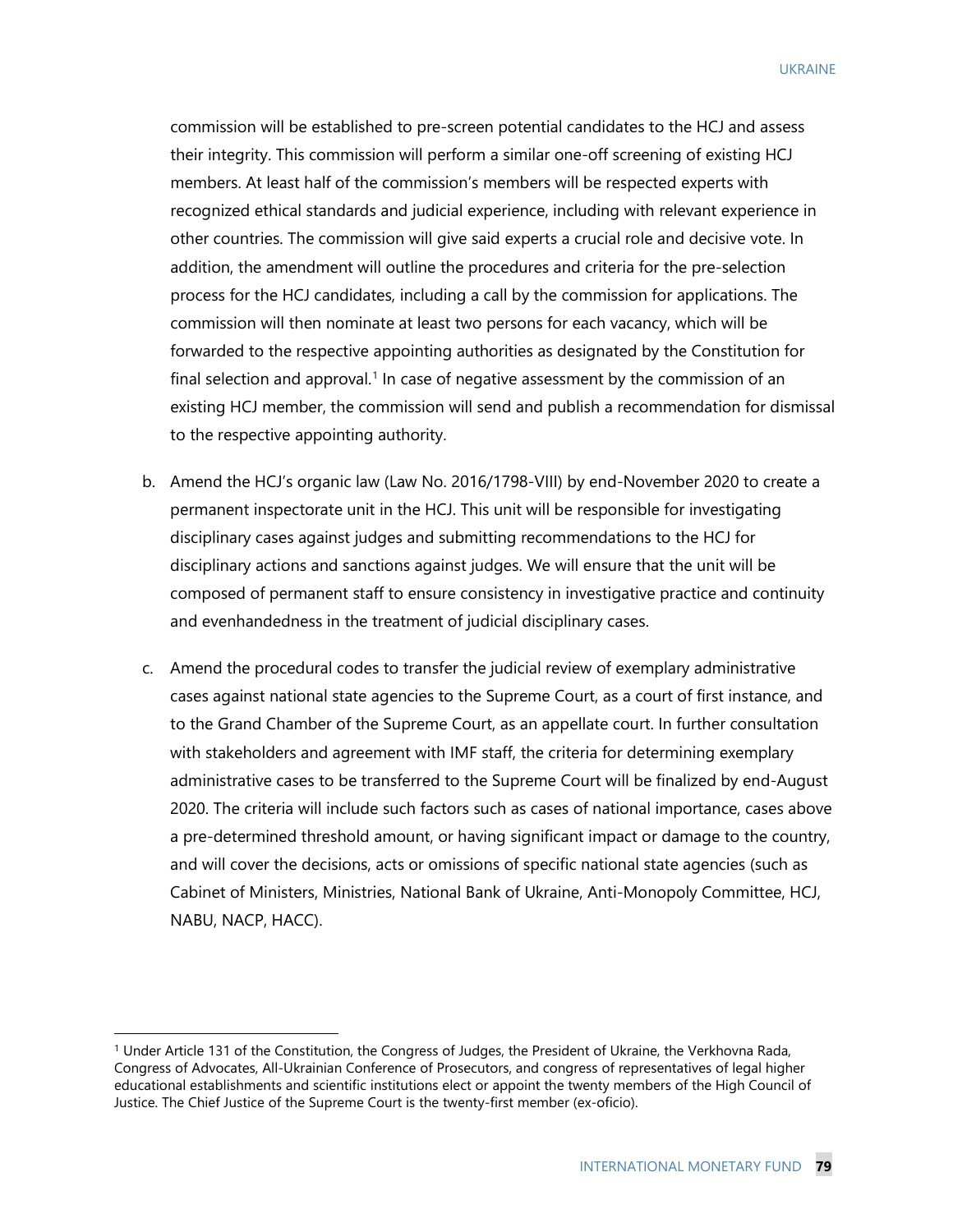d. To foster greater efficiencies in courts, Law No. 2020/460-IX has been enacted, which will optimize court procedures by reducing the heavy caseload of courts and rationalize the ability of administrative courts to suspend the decisions of national state agencies.

#### **Energy sector reforms**

**27. We will continue our efforts to avoid the re-emergence of quasi-fiscal deficits and enhance competition and increase production to achieve energy independence.** In doing so, we will continue to provide utility subsidies to low-income and vulnerable households to help defray the impact of gas and heating tariffs on their incomes. Specifically:

- a. *Gas prices.* We have liberalized household gas prices as of January 1, 2020 in line with existing provisions in CMU resolution #867. The wholesale price of gas supplied by Naftogaz under special obligations will correspond to import-parity levels and will be determined for each month as the average of the day-ahead spot prices of natural gas at the TTF hub for the period of the 1<sup>st</sup> to the 22<sup>nd</sup> day of the month, plus the cost of transportation and entry into Ukraine. Naftogaz will post the wholesale price within a few business days of the  $22<sup>nd</sup>$  of each month. We commit to apply this market-based pricing scheme symmetrically, without any ceiling. The Public Service Obligation Order for the supply of gas to households will be terminated on July 1, 2020, after which prices will continue to be fully market-determined. We will ensure that wholesale prices are determined on a transparent and efficient market. The Public Service Obligation Order will remain in effect until May 2021 only for the supply of gas to utility companies and tariffs will be based on fully market-determined gas prices; the National Energy and Utilities Regulatory Commission (NEURC) will bring distribution tariffs to full cost recovery.
- b. *Heating tariffs.* We have eliminated the cap on household heating tariffs by revoking CMU resolution #560 of June 26, 2019 (a *prior action*). We will ensure that, by end-August 2020, all heating tariffs under the jurisdiction of both NEURC and local authorities are reviewed and officially enacted to fully reflect gas and non-gas costs (including capex) (part of a *structural benchmark*). By end-June we will legislate an October 1st, 2020 deadline for all new utility service contracts incorporating the revised heating tariffs to be concluded. Starting with the 2020–21 heating season, heating tariffs will be reviewed and set at least once per year before the start of the heating season to ensure that changes in gas and nongas costs (including capex) are adequately reflected in heating tariffs. To that end, prior to the start of the 2020-21 heating season, we will rescind CMU resolution #1082 of December 24, 2019, which allows for the asymmetric changes in heating bills without the need to address heating tariffs when the price of input gas changes. In order to mitigate the risk of future arrears we will develop in consultation with the World Bank mechanisms to provide buffers for district heating companies to deal with the volatility in the wholesale gas price.
- c. *Supplier of last resort.* In order to ensure the security of gas supply for households, we will set up a temporary supplier of last resort (SOLR) mechanism. We will select a SOLR through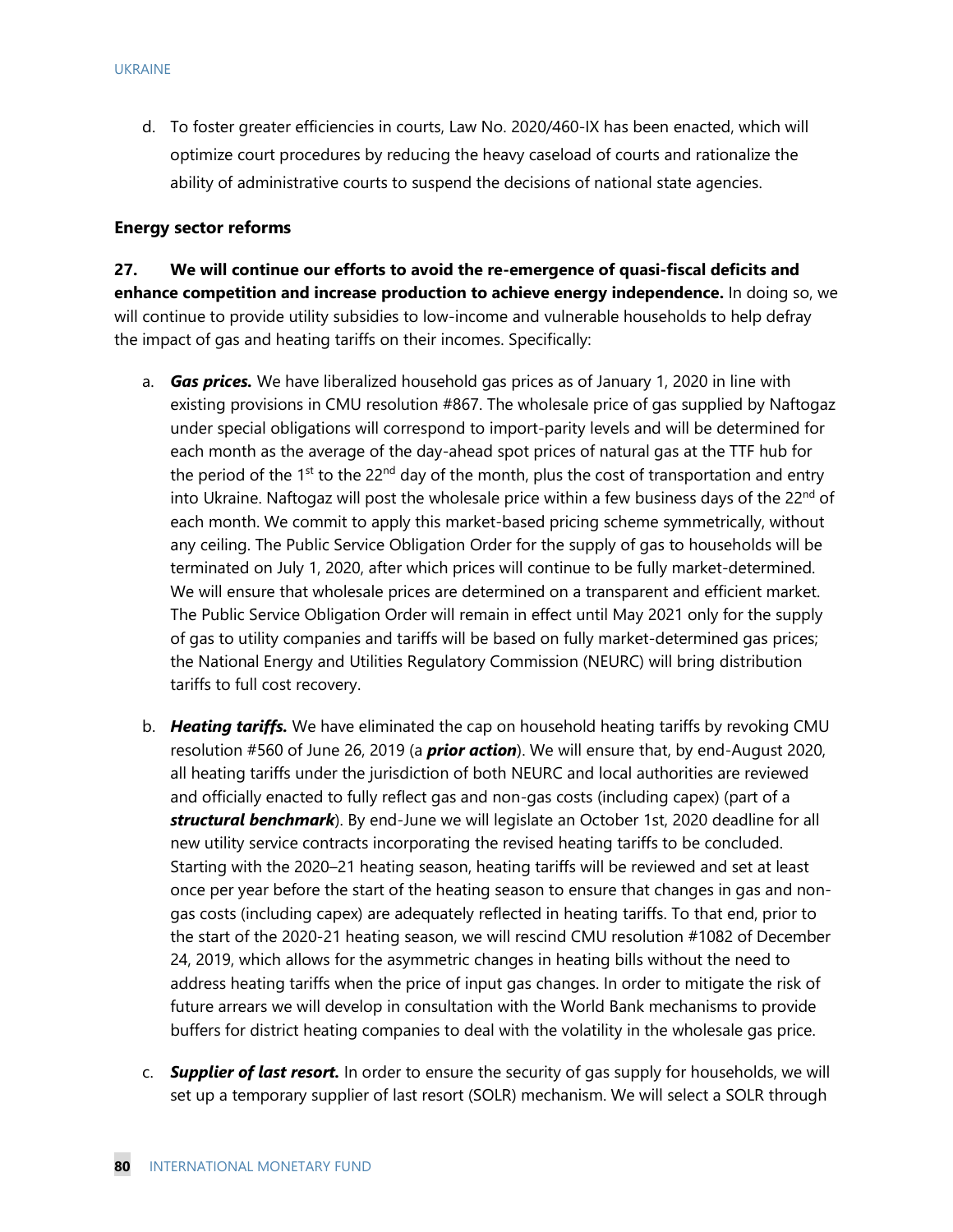a competitive tender by end- June 2020. We will ensure that the SOLR has full access to the consumer database (see the joint data hub for gas household consumers below);

- d. *Enhancing competition on the retail market.* We will ensure that the procedure for supplier switching for household consumers is simplified in such a way that: (i) it poses a minimum administrative burden on the household consumer; (ii) it can be carried out through the new supplier who would act as a principal point of contact on behalf of the household consumer; and (iii) the start of the supply by new supplier is not hampered by the existence of a disagreement between the household consumer and the previous supplier, including by any claims of payments outstanding (part of a *structural benchmark* for end-August 2020). In addition, household consumers must have the right to authorize sharing their historic consumption data, and distribution system operators will be required to provide access to their historic consumption data to any supplier of the household consumer's choosing. Such provision of data must be done free of charge. For that matter, we will launch a joint data hub for gas household consumers;
- e. *Debt restructuring and collection of payments.* We will address the issue of indebtedness and payment discipline of households, district heating companies and oblgazs to secure the continuity of gas nominations and to help the development of a competitive market. We will develop adequate instruments for district heating companies to enforce collection of payments from households (including via higher fines and simplified legal enforcement);
- f. *Gas transit.* We have established an independent and commercially oriented gas transmission system operator that is certified by the energy regulator (NEURC), following the review and confirmation by the European Energy Community that it is in compliance with relevant European legislation;
- g. *Regulation.* We will adopt legislation to bring the powers and responsibilities of the energy regulator (NEURC) in line with the EU Third Energy Package and Energy Community Treaty and the 2016 NEURC law by end-March 2021. We shall also amend and enforce gas market secondary legislation in line with the European gas market *acquis*;
- h. *Production.* To increase gas production and help ensure energy independence, we will simplify and accelerate procedures for obtaining permits for the exploration and development of gas fields, while ensuring transparency, including by holding open permit auctions (through ProZorro.Sale) and production sharing agreement tenders. We will also promote investment in existing fields to increase extraction, while ensuring compliance with environmental standards.

#### **Land reform**

**28. We will establish a market for agricultural land by lifting the moratorium on land sales and introducing a financial support mechanism for small farmers.** Specifically: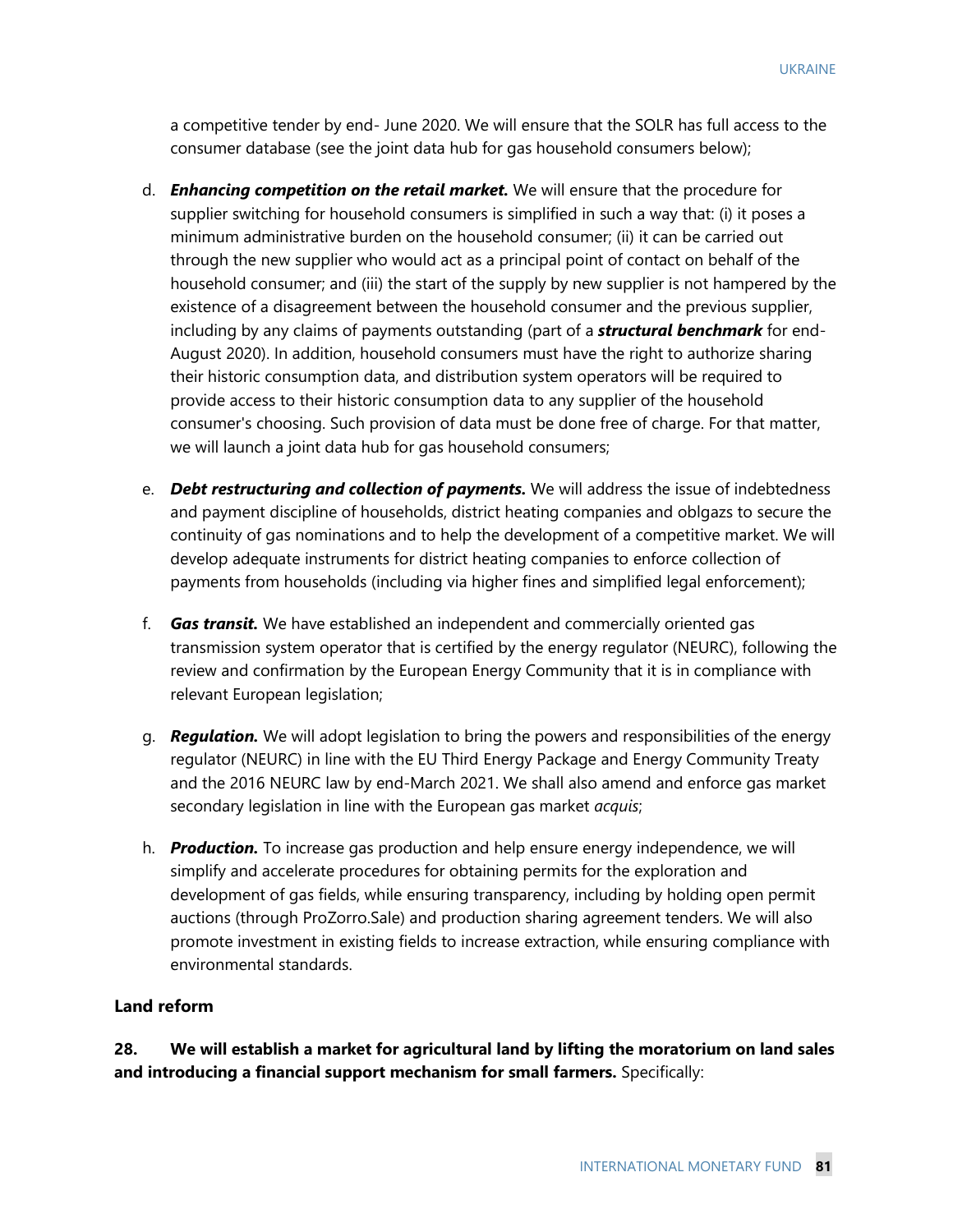- a. *Land property rights.* We have enacted the law "On Agricultural Land Turnover" developed with the assistance of the World Bank, but with amendments, to allow Ukrainian individuals to purchase and sell land up to 100 hectares effective July 1, 2021, and legal entities owned by Ukrainians up to 10,000 hectares starting in 2024. We will explore opportunities to bring forward greater participation and competition in the market.
- b. *Safeguards.* We have enacted legislation that mandates: (i) automating the exchange of information between the registry of property rights and the land cadaster, and digitization and transfer to the registry of property rights of all paper records (anti-raider legislation (#0858); and (ii) ensuring free and open access to cadaster data and the inter-operability of the land cadaster and the registry of property rights (#2370). By end-June 2020, we will also enact legislation that (i) establishes a partial credit guarantee fund to ensure financial support to small farmers through provision of portfolio credit guarantees; (ii) streamlines land transfer procedures and decentralizes land management (#2194), transferring state land to communal ownership and shifting land use control functions from the cadaster to appropriate bodies; and (iii) establishes a transparent process for electronic land auctions and mandates the sale of state and communal land on such auctions (#2195).
- c. *Implementation and monitoring.* To ensure legal provisions are implemented and to prevent tax evasion, we will, by January 1, 2021, establish a public monitoring system based on linking information from cadaster, registry, and fiscal service at parcel level. To prevent circumvention of AML/CFT rules we will implement a mechanism to identify the ultimate beneficial owners of legal entities that own land. We will also link the company registry with the registry of property rights and implement sufficient safeguards to ensure that the beneficial ownership data in the company registry is accurate and up to date.

#### **Privatization, state-owned enterprise reform, and markets**

## **29. We remain committed to our SOE-reform strategy, that focuses on significantly downsizing the state-owned enterprise sector.** Specifically:

a. *Privatization.* We have appointed new management at the State Property Fund (SPF), while parliament adopted legislation to reduce the list of companies banned from privatization, leaving only companies of strategic importance or essential for national security on the list. As of end-March 2020, we have transferred 530 companies from line ministries to the SPF. The SPF will aim to launch tenders for the sale of at least 2 large SOEs by end-December 2020, market conditions permitting, and at least 3 more by end-June 2021, including companies from the following list: the Odesa Portside Plant, United Ore and Mining Company, CentreEnergo, Elekrovazhmash, Krasnolymanska mine, and the President Hotel. We will continue with the sale of small companies and assets and leasing of state property through open, competitive and transparent two-tier electronic auctions (ProZorro.Sale). We will amend the privatization law by end-November 2020 to extend the period during which companies can be sold under UK law by at least three years and to enhance the SPF's capacity and streamline its procedures. We have adopted legislation on the leasing of state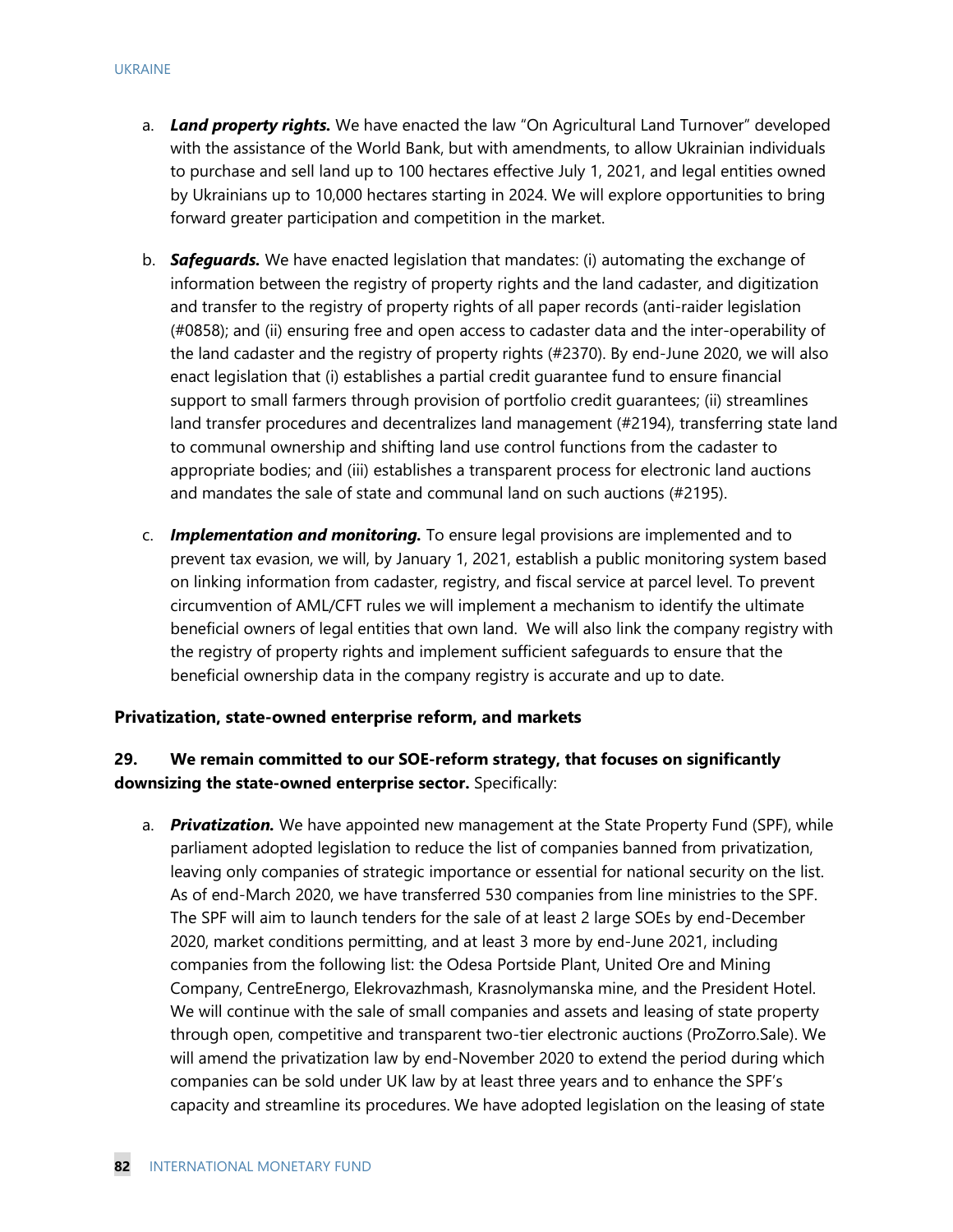property, as well as on concessions to allow additional ways to attract private investment in the management of public assets, including in seaports and airports;

b. *SOE governance.* We will ensure that SOEs—including state-owned banks—will continue to operate at arm's length of the government, by safeguarding progress made in strengthening corporate governance, including by maintaining majority-independent supervisory boards. We will further strengthen SOE corporate governance including by: (i) revising the corporate governance framework for SOEs, with the assistance of the OECD and EBRD, to bring it in line with OECD Guidelines on Corporate Governance of State-Owned Enterprises; (ii) adopting the draft SOE corporate governance law to broaden the powers of supervisory boards to appoint CEOs and approve financial plans; (iii) adopting an overarching state ownership policy; and (iv) adopting a new corporate charter for Naftogaz (*structural*  **benchmark**<sub>7</sub> by end-September, 2020), in line with the OECD's recommendations on corporate governance, and applicable legislation, including the current law "On Joint Stock Companies".

**30. We will strengthen the Anti-Monopoly Committee of Ukraine (AMCU) in line with international best practices.** We will adopt legislation to ensure: (i) its financial and operational independence; (ii) that the appointment and the dismissal of the AMCU's chairperson and its commissioners are transparent, competitive and insulated from political interference; (iii) strengthens the powers of AMCU to conduct physical searches and confiscate documents and to obtain information from, and share information with other law enforcement agencies and other government bodies; and (iv) that the decisions of AMCU will gain the status of enforcement documents, therefore ensuring that there is no need for a court process to enforce decisions.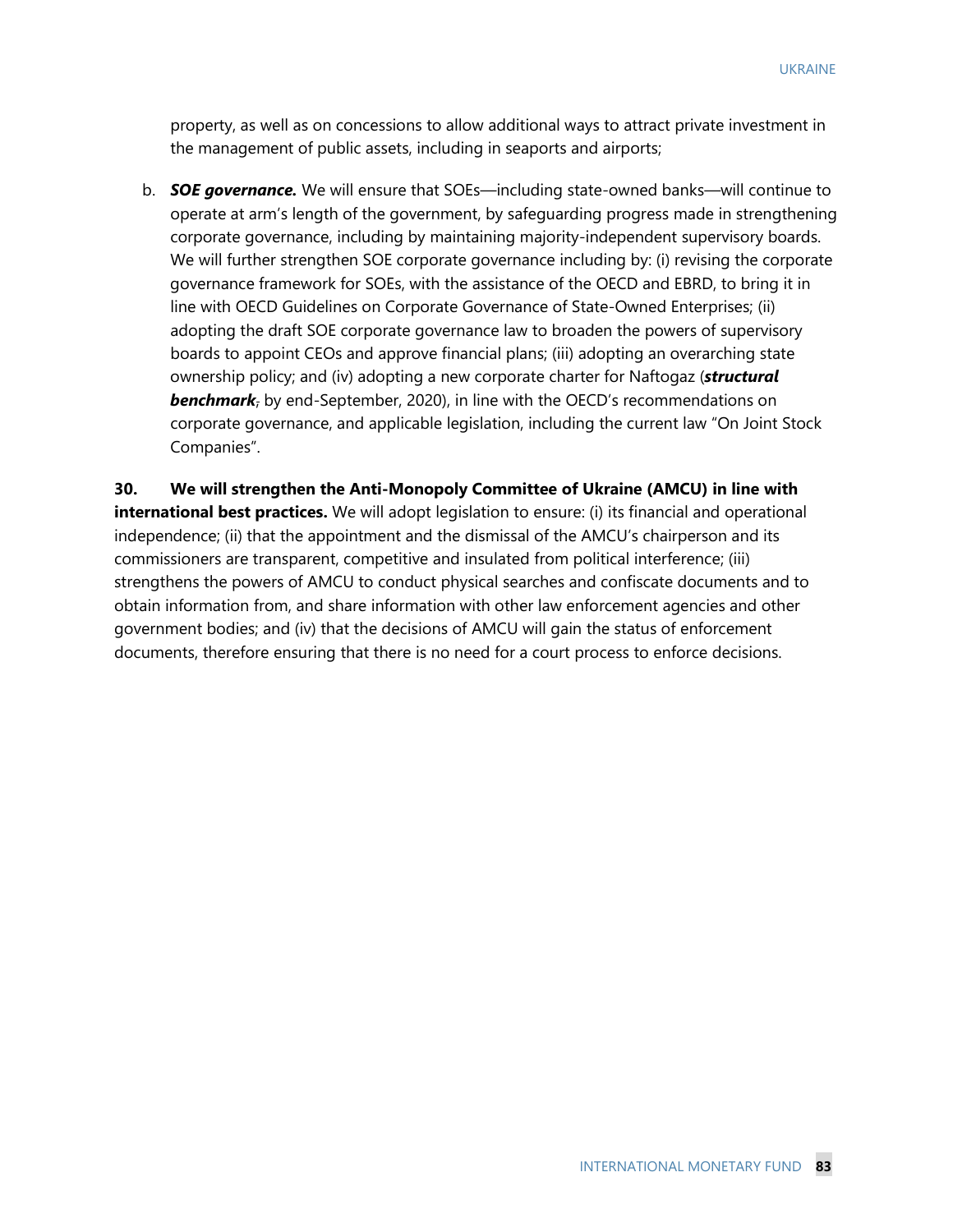|                                                                                                                                               | 2019        |             | 2020        |             | 2021         | 2021        |
|-----------------------------------------------------------------------------------------------------------------------------------------------|-------------|-------------|-------------|-------------|--------------|-------------|
|                                                                                                                                               | December    | June        | September   | December    | March        | June        |
|                                                                                                                                               | Act.        | PC          | PC          | PC          | IT           | IT          |
| I. Quantitative performance criteria                                                                                                          |             |             |             |             |              |             |
| Ceiling on the cash deficit of the general government (- implies a surplus) 2/                                                                | 80,812      | 180,000     | 217,000     | 302,150     | 45,000       | 90,000      |
| Ceiling on the cash deficit of the general government and Naftogaz (- implies a surplus) 2/                                                   | 80,812      | 180,000     | 217,000     | 302,150     | 45,000       | 90,000      |
| Floor on net international reserves (in millions of U.S. dollars) 3/                                                                          | 15.785      | 12,268      | 9.137       | 7.567       | 9.618        | 10,296      |
| Ceiling on publicly guaranteed debt 2/                                                                                                        | 4,900       | 40'000      | 40'000      | 40'000      | 20,000       | 20,000      |
| II. Continuous performance criterion                                                                                                          |             |             |             |             |              |             |
| Ceiling on accumulation of new external debt payments arrears by the general government 3/<br>III. Monetary Policy Consultation Clause (MPCC) | 0           | $\mathbf 0$ | $\mathbf 0$ | 0           | $\mathbf 0$  | $\mathbf 0$ |
| Inflation target 4/                                                                                                                           | 4.1         | 5.0         | 5.0         | 5.0         | 5.0          | 5.0         |
| IV. Indicative Targets                                                                                                                        |             |             |             |             |              |             |
| Ceiling on net domestic assets of the NBU 3/                                                                                                  | 103,604     | 225,670     | 287,818     | 319,300     | 278,166      | 269,552     |
| Ceiling on stock of VAT refund and CIT prepayment arrears 6/                                                                                  | $\mathbf 0$ | $\mathbf 0$ | $\mathbf 0$ | $\mathbf 0$ | $\mathbf{0}$ | $\Omega$    |
| Ceiling on primary expenditure of the state budget and social funds 2/7/                                                                      | 1,229,130   | n.a.        | n.a.        | 1,437,000   | n.a.         | n.a.        |
| V. Memorandum Items                                                                                                                           |             |             |             |             |              |             |
| Naftogaz deficit (- implies a surplus) 2/                                                                                                     | $\mathbf 0$ | $\mathbf 0$ | $\mathbf 0$ | $\mathbf 0$ | $\mathbf 0$  | $\mathbf 0$ |
| External project financing 2/                                                                                                                 | 15,900      | 14,300      | 18,900      | 22,700      | 6.000        | 12,000      |
| NBU Profit transfers to the government                                                                                                        | 64,900      | n.a.        | n.a.        | 42,710      | n.a.         | n.a.        |
| Budget support grants                                                                                                                         | 348.1       | 812.0       | 1135.0      | 2,217       | 804.0        | 804.0       |
| Government bonds issued for banks recapitalization and DGF financing 2/                                                                       | $\mathbf 0$ | 20,000      | 20,000      | 20,000      | 20,000       | 20,000      |
| Programmed market issuance, placements and disbursements of international assistance except<br>IMF (millions of U.S. dollars) 3/5/            | n.a.        | 2,952       | 3,510       | 4,510       | 6,010        | 6,568       |
| Use of swaps with other central banks (millions of U.S. dollars) 3/ 5/                                                                        | n.a.        | 0           | $\Omega$    | 0           | $\Omega$     | $\Omega$    |
| Debt service on eurobonds or placements (millions of U.S. dollars) 3/ 5/                                                                      | n.a.        | 1,737       | 3,676       | 3,758       | 4,343        | 4,502       |
| Net issuance of central government domestic FX debt (millions of U.S. dollars) 3/ 5/                                                          | n.a.        | $-385$      | $-994$      | $-1.180$    | $-1.280$     | $-1.449$    |
| Use of confiscated assets for FX payments or transfer to NBU gross international reserves<br>(millions of US. Dollars) 3/5/                   | n.a.        | 0           | $\mathbf 0$ | 0           | $\mathbf 0$  | 0           |
| Program accounting exchange rate, hryvnia per U.S. dollar                                                                                     | 23.6862     | 23.6862     | 23.6862     | 23.6862     | 23.6862      | 23.6862     |

# **Table 1. Ukraine: Quantitative Criteria and Indicative Targets 1/**

Sources: Ukrainian authorities; and IMF staff estimates and projections.

1/ Definitions and adjustors are specified in the Technical Memorandum of Understanding (TMU).

2/ Targets and projections for 2020 are cumulative flows from January 1, 2020. Targets and projections for 2021 are cumulative flows from January 1, 2021.

3/ Calculated using program accounting exchange rates of 12/28/2019, specified in TMU of 2020 SBA.

4/ End of period, year-on-year headline inflation.

Outer consultation bands, triggering consultation with the Board, will be +/- 3pp for 2020 and 2021.

Inner consultation bands, triggering consultation with staff, will be +/- 1pp.

5/ Projections are cumulative from January 1, 2020.

6/ CIT prepayment arrears are measured as cumulative changes from January 1, 2020.

7/ Primary spending of the State budget plus the consolidated spending of pension and social funds.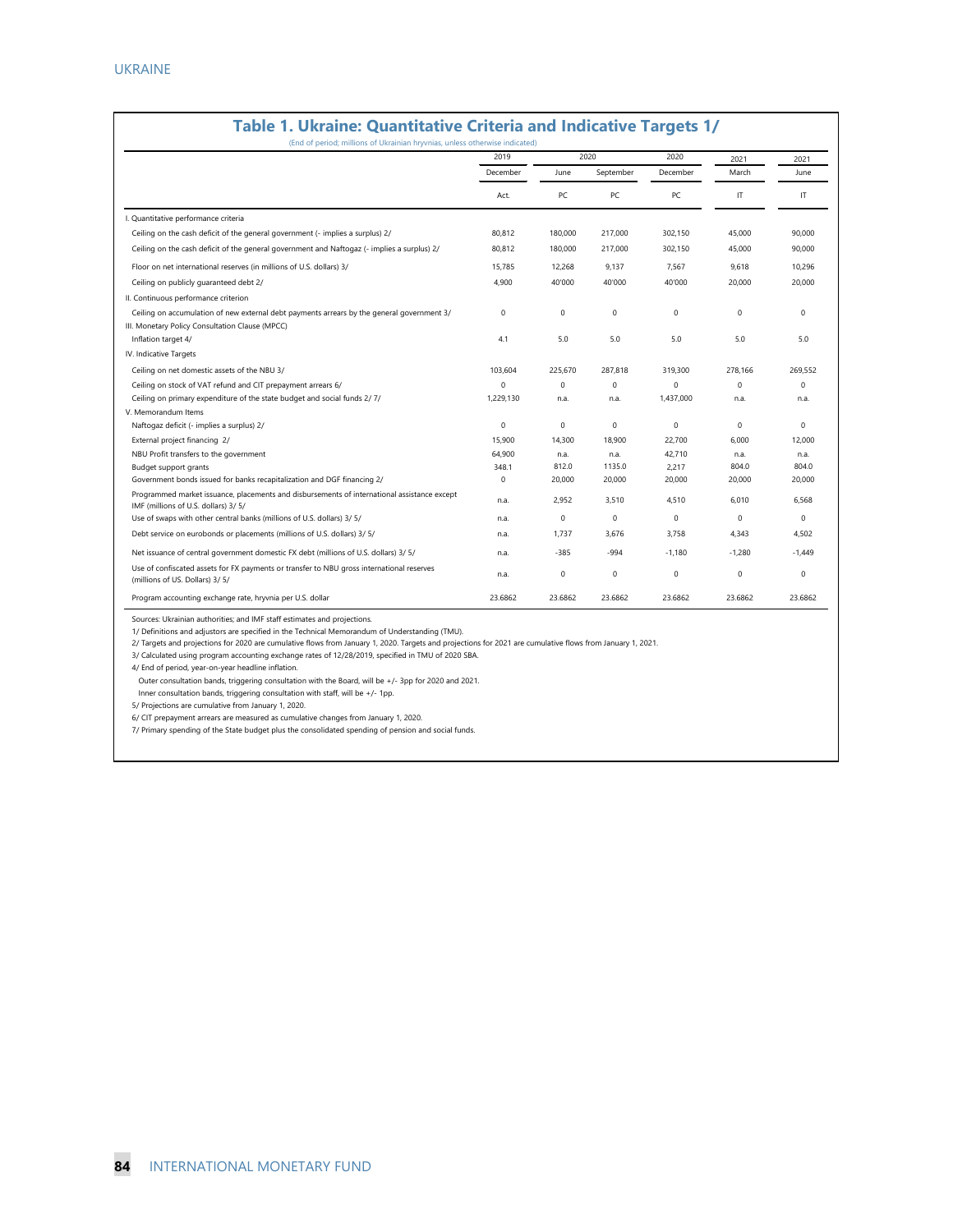| <b>Table 2. Ukraine: Prior Actions and Structural Benchmarks</b>     |               |                        |  |  |  |
|----------------------------------------------------------------------|---------------|------------------------|--|--|--|
| <b>Prior actions</b>                                                 | <b>Status</b> |                        |  |  |  |
| 1. Amend the customs and tax codes, and other laws as needed,        | Met           |                        |  |  |  |
| to eliminate the regional tax and customs offices as independent     |               |                        |  |  |  |
| legal entities (18b).                                                |               |                        |  |  |  |
| 2. Enact a legislative package that amended the Banking Law, the     | Met           |                        |  |  |  |
| DGF Law, the Code of Administrative Justice, and other               |               |                        |  |  |  |
| procedural codes to improve the early intervention and bank          |               |                        |  |  |  |
| resolution frameworks as defined in 122.                             |               |                        |  |  |  |
| 3. Adoption by the FSC of a contingency plan to mitigate             | Met           |                        |  |  |  |
| potential risks posed to financial stability and public finances by  |               |                        |  |  |  |
| adverse court rulings against past resolution decisions that is: (a) |               |                        |  |  |  |
| legally sound; (b) operationally feasible; (c) safeguards financial  |               |                        |  |  |  |
| stability; (iv) minimizes fiscal costs; and (v) minimizes moral      |               |                        |  |  |  |
| hazard risks (123).                                                  |               |                        |  |  |  |
| 4. Enact legislation to re-criminalize illicit enrichment consistent | Met           |                        |  |  |  |
| with international standards and Ukraine's Constitution (125a).      |               |                        |  |  |  |
| 5. Adopt amendments to the AML law consistent with FATF              | Met           |                        |  |  |  |
| standards and as defined in 125f.                                    |               |                        |  |  |  |
| 6. Eliminate the cap on household heating tariffs (127b)             | Met           |                        |  |  |  |
|                                                                      |               |                        |  |  |  |
| <b>Structural Benchmarks</b>                                         | <b>Status</b> | <b>Completion date</b> |  |  |  |
| 1. The state-owned banks' NPL reduction plans to be formally         |               | End-June 2020          |  |  |  |
| endorsed by the shareholder and approved by the Financial            |               |                        |  |  |  |
| Stability Council (FSC) and the NBU (118).                           |               |                        |  |  |  |
| 2. Ensure that all heating tariffs under the jurisdiction of both    |               | End-August, 2020       |  |  |  |
| NEURC and local authorities are reviewed and officially enacted      |               |                        |  |  |  |
| to fully reflect gas and non-gas costs (including capex), , and      |               |                        |  |  |  |
| adopt a simplified procedure for households to switch gas            |               |                        |  |  |  |
| supplier, in line with 127 b and d.                                  |               |                        |  |  |  |